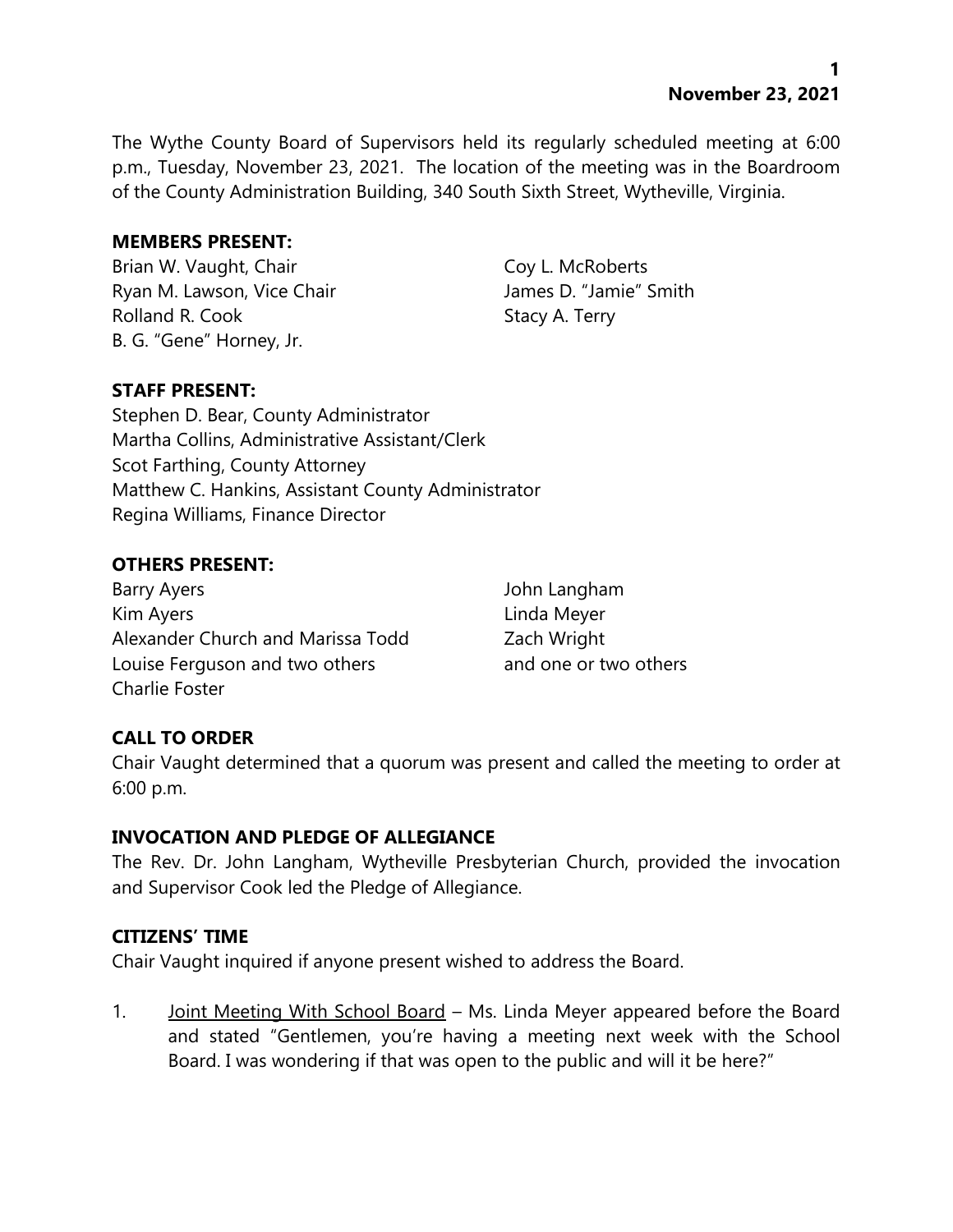Chair Vaught responded that the meeting will be held here in the Boardroom and it is open to the public.

Ms. Meyer continued "In regard to that, I was wondering if you have seen my letter that I sent to the newspaper concerning … I wish to address that with them. We've been going around in circles since August about these porn books that are in our public school system and I've done everything that they've asked me to do. Every time I go back to them, they want more forms, they want it to go to all over the place. So anyway, I've done that and so on, but we need some, not more direction, but we need this acted upon to get these books out of our public school system. So, I'd appreciate it if you put that on your agenda for your joint meeting next week. Thank you."

With no one else signed up to address the Board, the Chair closed Citizens' Time.

## **PUBLIC HEARING – SUPERVISORS' DISTRICT & VOTING PRECINCT ORDINANCE**

Chair Vaught read the following "In compliance with the Code of Virginia of 1950, and amendments thereto, the Wythe County Board of Supervisors will conduct a public hearing to consider reenactment of the Ordinance titled, "Supervisors District & Voting Precinct Ordinance of Wythe County, Virginia." The Board of Supervisors shall hear comments from citizens concerning the reenactment of this ordinance. The reenactment of this ordinance will not change the existing supervisor districts but updates the ordinance in accordance with the latest census.

The public hearing shall be held on Tuesday, November 23, 2021, at 6:05 p.m. in the Board Room of the Wythe County Administration Building, 340 South Sixth Street, Wytheville, Virginia.

A copy of the proposed reenacted ordinance may be found online at [www.wytheco.org](http://www.wytheco.org/) or at the County Administrator's Office, 340 South Sixth Street, Wytheville, Virginia for public review.

Mr. Bear thanked the County Attorney for his help drafting this ordinance. According to the last census, there is an overall decrease in population; however, all of our districts stayed within the plus/minus 5% range of an ideal district population. The proposal presented tonight is to create the Supervisors Districts for the next decade which will follow the same lines they are currently. Senate and Delegate seats are drawn out (same as current lines) and will eliminate any need for a split precinct for the next ten years.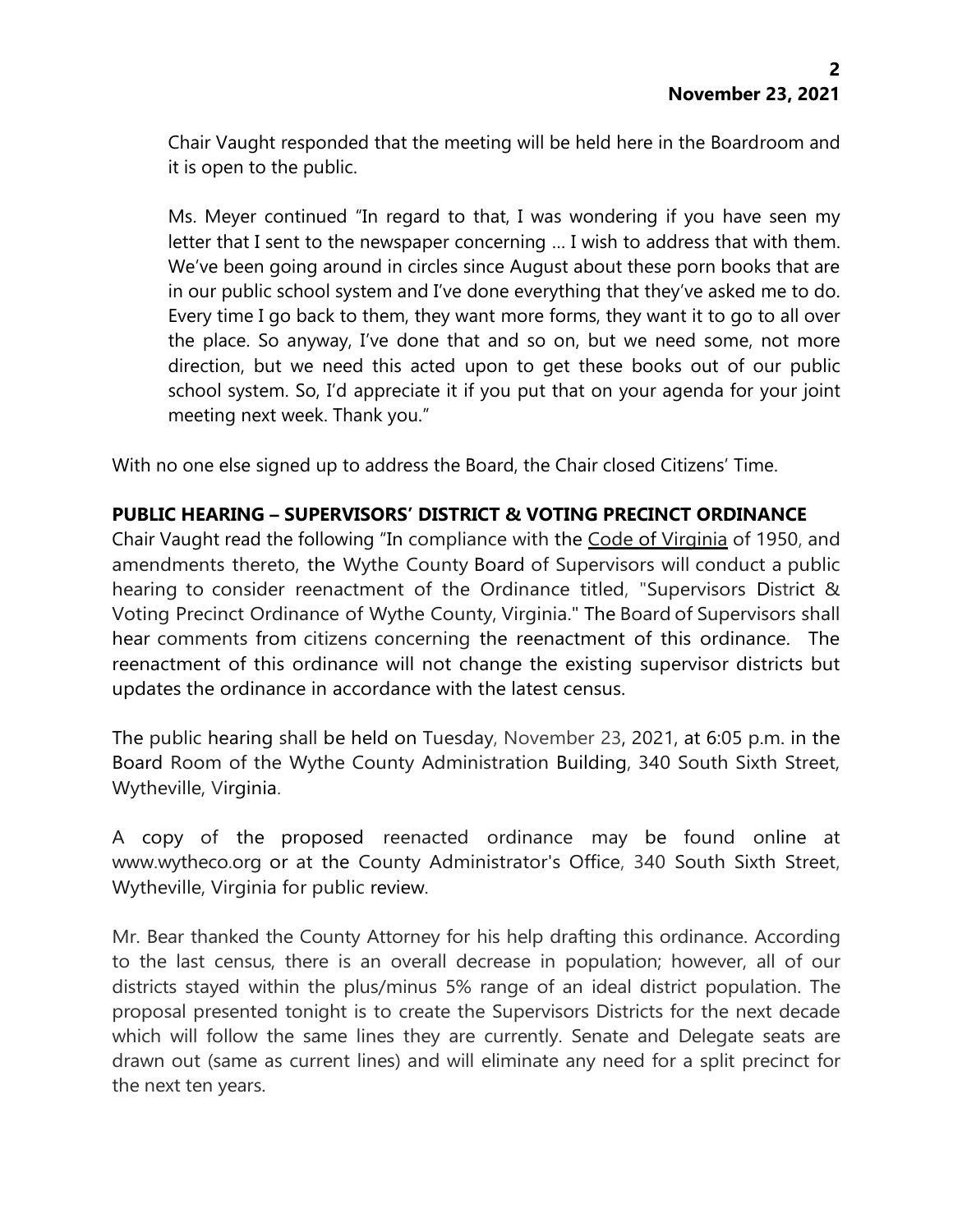The Chair opened the public hearing for comment.

Ms. Linda Meyer appeared before the Board and stated "I'd like you to hold off on this, gentlemen. As you know, I'm a poll watcher and I'm there and I speak to a lot of people and this just happened to come from meeting with people. We have some peripheries in our districts. There are some friends of mine that live over on Cedar Springs Road, their house number is 1444; they're less than two miles from the Rural Retreat Community Center. But they have to go to Speedwell to vote, and the people directly across the street from them vote at the Community Center. And then we have people that live – in fact, it's the last house, the Moore family, before the, in Cripple Creek, at the end just before the National Forest, they have to go to Sheffey to vote. And so, people in that enclave, we don't want to disenfranchise everybody; we'd like to make it as accessible as possible but for somebody to go 20 miles in the other direction, all over the countryside to vote where they could just zip over as they normally do to Speedwell and vote. So, we need people to look at addresses and actually find out where some of these people are going and make it easier for them. The people on Cedar Springs Road, the people at the other end of Cripple Creek and so on. So, if you could bring this up with Lennon Counts or if there's a committee or whatever, to do some door-knocking because I'm sure there are people that did not see, don't get the newspaper, didn't see this in the newspaper, and have no knowledge that they could perhaps change their voting district just to make it more accessible to them, closer and so on and so forth. So, I would hope you could address that in the future and make sure everybody can get out and vote easily. Thank you so much."

With no other citizens signed up to speak, the Chair closed the public comment section of the hearing.

Supervisor Horney asked if the ordinance presented contains current language. He thought the Speedwell District moved closer into Ivanhoe.

Mr. Farthing indicated the verbiage is current and that the only thing that has changed are the numbers in each district.

Mr. Bear added that they proposed the public hearing for consideration and comments, and will then put on an upcoming agenda for action.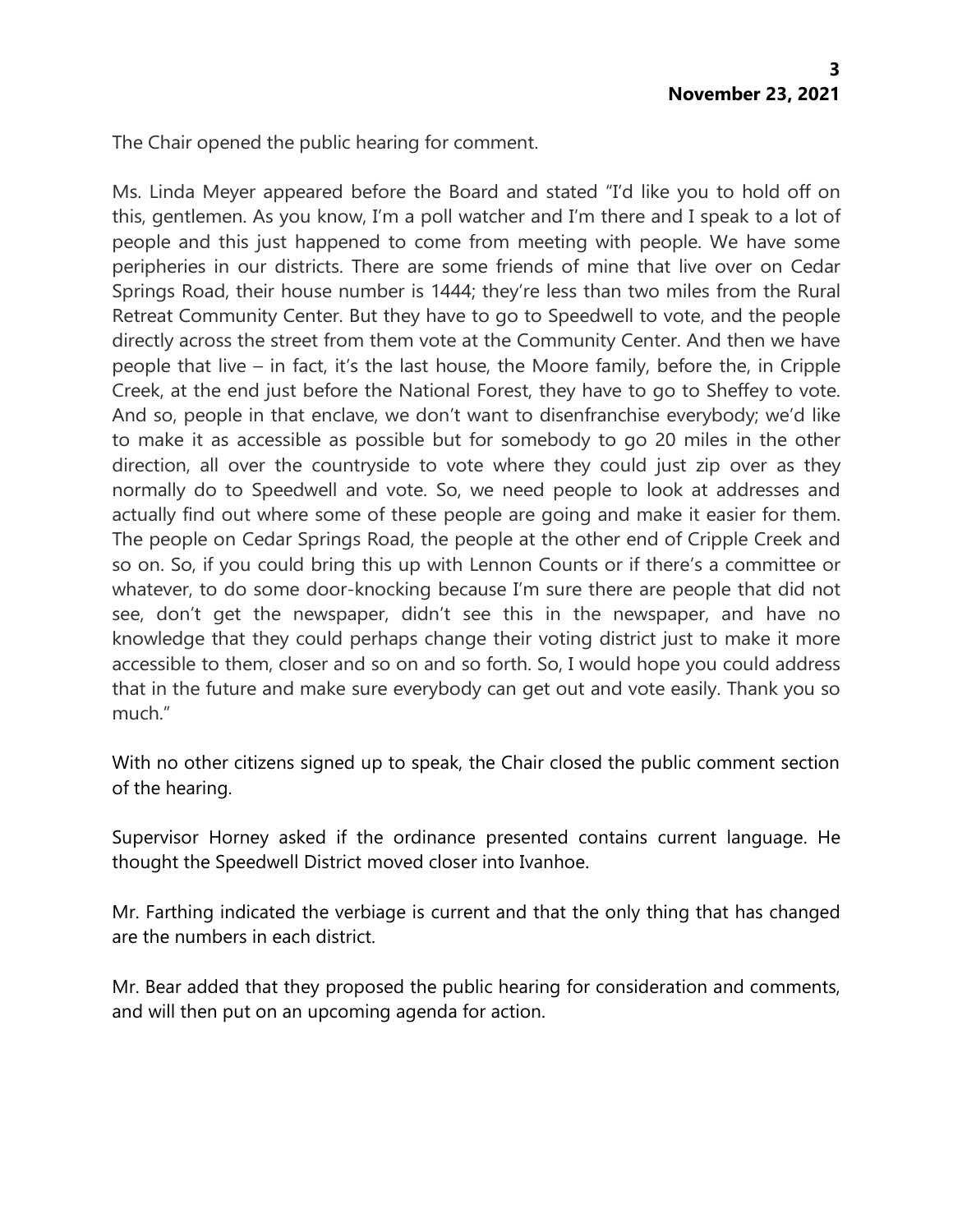### **PAYMENT OF COUNTY INVOICES**

Supervisor Horney made a motion to pay the invoices for approval on November 23, 2021, for the various departments of County government. The invoices were paid on General Warrants 30111034-30111227, and one wire transfer, as follows:

## **EXPENDITURES BY DEPARTMENT BOARD OF SUPERVISORS November 23, 2021**

| <b>CHECK#</b> | <b>ISSUE DATE</b>                    | <b>VENDOR</b>                    | <b>AMOUNT</b> |
|---------------|--------------------------------------|----------------------------------|---------------|
| 30111034      | 11/16/2021                           | <b>APPALACHIAN POWER</b>         | \$23,035.93   |
| 30111035      | 11/16/2021                           | <b>CENTURYLINK</b>               | 39.98         |
| 30111036      | 11/16/2021                           | <b>CENTURYLINK</b>               | 67.87         |
| 30111037      | 11/16/2021                           | <b>CENTURYLINK</b>               | 131.59        |
| 30111038      | 11/16/2021                           | <b>CENTURYLINK</b>               | 139.00        |
| 30111039      | 11/16/2021                           | <b>CENTURYLINK</b>               | 341.10        |
|               | <b>TOTAL EXPENDITURES 11/16/2021</b> |                                  | \$23,755.47   |
| <b>CHECK#</b> | <b>ISSUE DATE</b>                    | <b>VENDOR</b>                    | <b>AMOUNT</b> |
| (wire)        | 11/23/2021                           | <b>SUNTRUST</b>                  | \$36,881.92   |
| 30111040      | 11/23/2021                           | <b>AGA</b>                       | 100.00        |
| 30111041      | 11/23/2021                           | AKER, CORY A                     | 221.20        |
| 30111042      | 11/23/2021                           | ALPHA & OMEGA REPAR SERVI        | 505.94        |
| 30111043      | 11/23/2021                           | <b>AMAZON</b>                    | 247.73        |
| 30111044      | 11/23/2021                           | ANDERSON, REVA W                 | 165.00        |
| 30111045      | 11/23/2021                           | APPALACHIAN JUVENILE COMM        | 6,300.00      |
| 30111046      | 11/23/2021                           | ATKINSON, BARBARA R              | 165.00        |
| 30111047      | 11/23/2021                           | <b>BARREN SPRINGS VOL FIRE D</b> | 330.99        |
| 30111048      | 11/23/2021                           | <b>BEAT, STEPHEN</b>             | 217.09        |
| 30111049      | 11/23/2021                           | <b>BRIDGERS, JOANN</b>           | 165.00        |
| 30111050      | 11/23/2021                           | <b>BROWN EXTERMINATING CO</b>    | 375.00        |
| 30111051      | 11/23/2021                           | <b>BUSINESS CARD</b>             | 2,829.87      |
| 30111052      | 11/23/2021                           | <b>CARILION HEALTHCARE CORP</b>  | 60.00         |
| 30111053      | 11/23/2021                           | <b>CASSELL, MARY B</b>           | 200.00        |
| 30111054      | 11/23/2021                           | <b>CATRON, GW</b>                | 176.94        |
| 30111055      | 11/23/2021                           | <b>FOSTER, CHARLES W</b>         | 89.89         |
| 30111056      | 11/23/2021                           | <b>CITIZENS TELEPHONE COOP</b>   | 311.32        |

30111057 11/23/2021 CLINE, DEBRA B 165.00 11/23/2021 CLIPPARD, EURAL D 247.50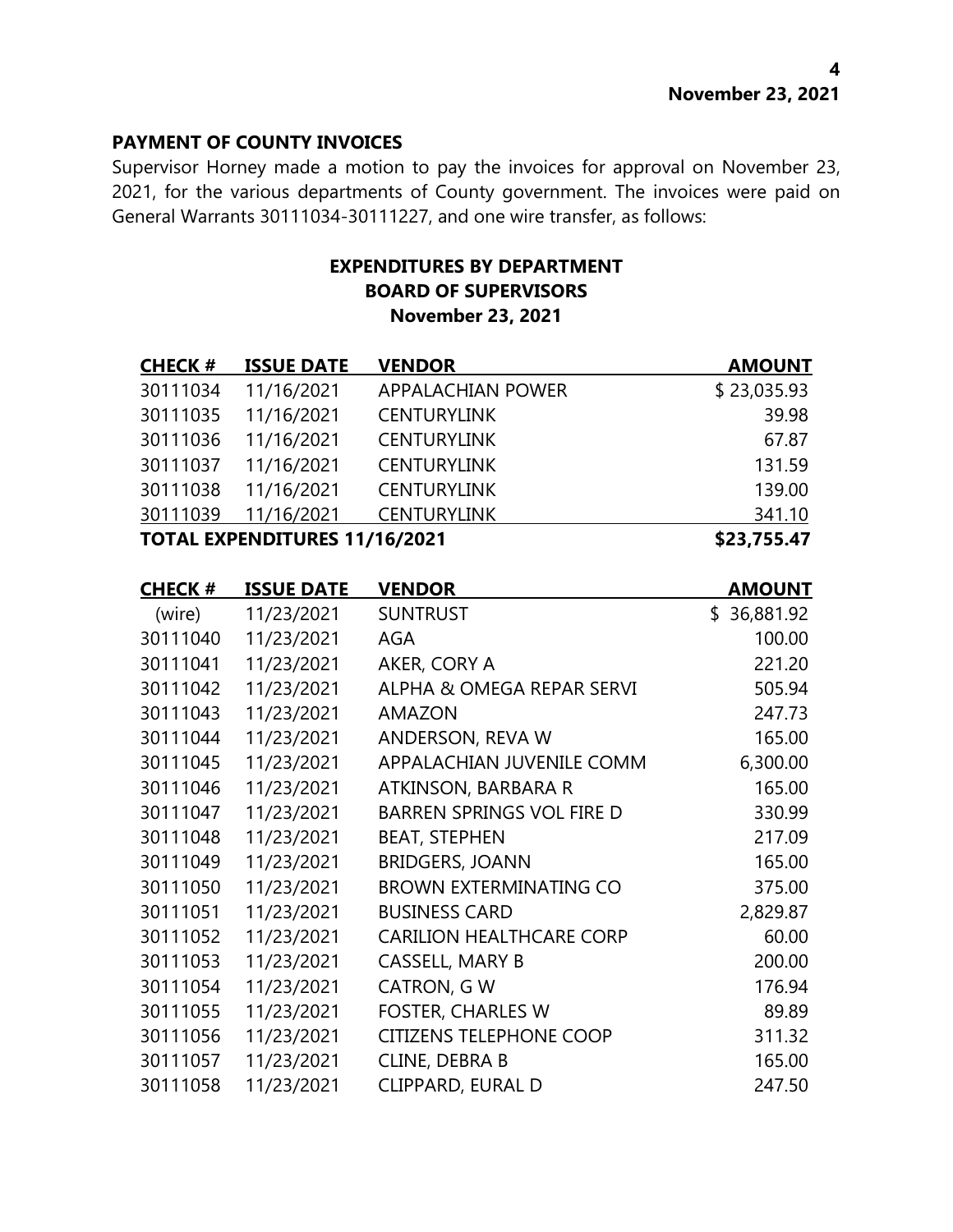| 30111059 | 11/23/2021 | <b>COEN, JAMES</b>                   | 330.00    |
|----------|------------|--------------------------------------|-----------|
| 30111060 | 11/23/2021 | <b>COLLINS AUTO REPAIR INC</b>       | 20.00     |
| 30111061 | 11/23/2021 | <b>COMMONWEALTH DOCUMENT MGT</b>     | 252.00    |
| 30111062 | 11/23/2021 | COMMONWEALTH ENGINEERING             | 2,051.14  |
| 30111063 | 11/23/2021 | <b>COMPLETE TOWING &amp; RECOVER</b> | 597.29    |
| 30111064 | 11/23/2021 | <b>COMPLETE TRUCK SERVICE IN</b>     | 5,498.27  |
| 30111065 | 11/23/2021 | <b>COPENHAVER, JANET F</b>           | 239.12    |
| 30111066 | 11/23/2021 | <b>CREATIVE GLASS INC</b>            | 1,875.00  |
| 30111067 | 11/23/2021 | CSG SYSTEMS, INC                     | 1,836.17  |
| 30111068 | 11/23/2021 | DISHON, PATRICIA TICKLE              | 165.00    |
| 30111069 | 11/23/2021 | DUNFORD, JEAN R                      | 247.50    |
| 30111070 | 11/23/2021 | <b>EAST COAST EMERGENCY VEHI</b>     | 1,724.57  |
| 30111071 | 11/23/2021 | <b>EDMONDS, BETTY F</b>              | 165.00    |
| 30111072 | 11/23/2021 | <b>ELECTION SYSTEMS &amp; SOFTWA</b> | 2,808.70  |
| 30111073 | 11/23/2021 | <b>ENTERPRISE FM TRUST</b>           | 6,385.85  |
| 30111074 | 11/23/2021 | <b>ESP</b>                           | 655.17    |
| 30111075 | 11/23/2021 | <b>FARTHING, SCOT S</b>              | 3,212.50  |
| 30111076 | 11/23/2021 | <b>FERGUSON ENTERPRISES #5</b>       | 6,661.62  |
| 30111077 | 11/23/2021 | <b>GAYLORD BROS INC</b>              | 48.58     |
| 30111078 | 11/23/2021 | <b>GEARHART, JAMES D</b>             | 165.00    |
| 30111079 | 11/23/2021 | <b>GENUINE PARTS COMPANY</b>         | 258.86    |
| 30111080 | 11/23/2021 | <b>GORDON, BETTY</b>                 | 200.00    |
| 30111081 | 11/23/2021 | HARRIS, KAREN G                      | 210.00    |
| 30111082 | 11/23/2021 | HEYWARD INCORPORATED OF V            | 405.20    |
| 30111083 | 11/23/2021 | HICOK, BROWN & COMPANY, I            | 21,500.00 |
| 30111084 | 11/23/2021 | <b>HIGH TIDE TECHNOLOGIES</b>        | 660.00    |
| 30111085 | 11/23/2021 | HORNEY, B GENE JR                    | 90.72     |
| 30111086 | 11/23/2021 | <b>INNOCORP LTD</b>                  | 3,672.90  |
| 30111087 | 11/23/2021 | <b>JAMESTOWN ADVANCED PRODUC</b>     | 1,159.00  |
| 30111088 | 11/23/2021 | <b>JASON'S AUTO SERVICE</b>          | 520.00    |
| 30111089 | 11/23/2021 | JOINT PUBLIC SERVICE AUTH            | 83.20     |
| 30111090 | 11/23/2021 | <b>JONES, BRANDI</b>                 | 155.00    |
| 30111091 | 11/23/2021 | JONES, SANDRA V                      | 222.32    |
| 30111092 | 11/23/2021 | <b>JP COOKE CO</b>                   | 27.15     |
| 30111093 | 11/23/2021 | <b>LANDSCAPE SUPPLY</b>              | 2,514.00  |
| 30111094 | 11/23/2021 | LESTER, LINDA F                      | 27.44     |
| 30111095 | 11/23/2021 | LINDSEY, PATSY D                     | 221.20    |
| 30111096 | 11/23/2021 | LITTLE, DANE                         | 165.00    |
| 30111097 | 11/23/2021 | LOWE'S                               | 753.34    |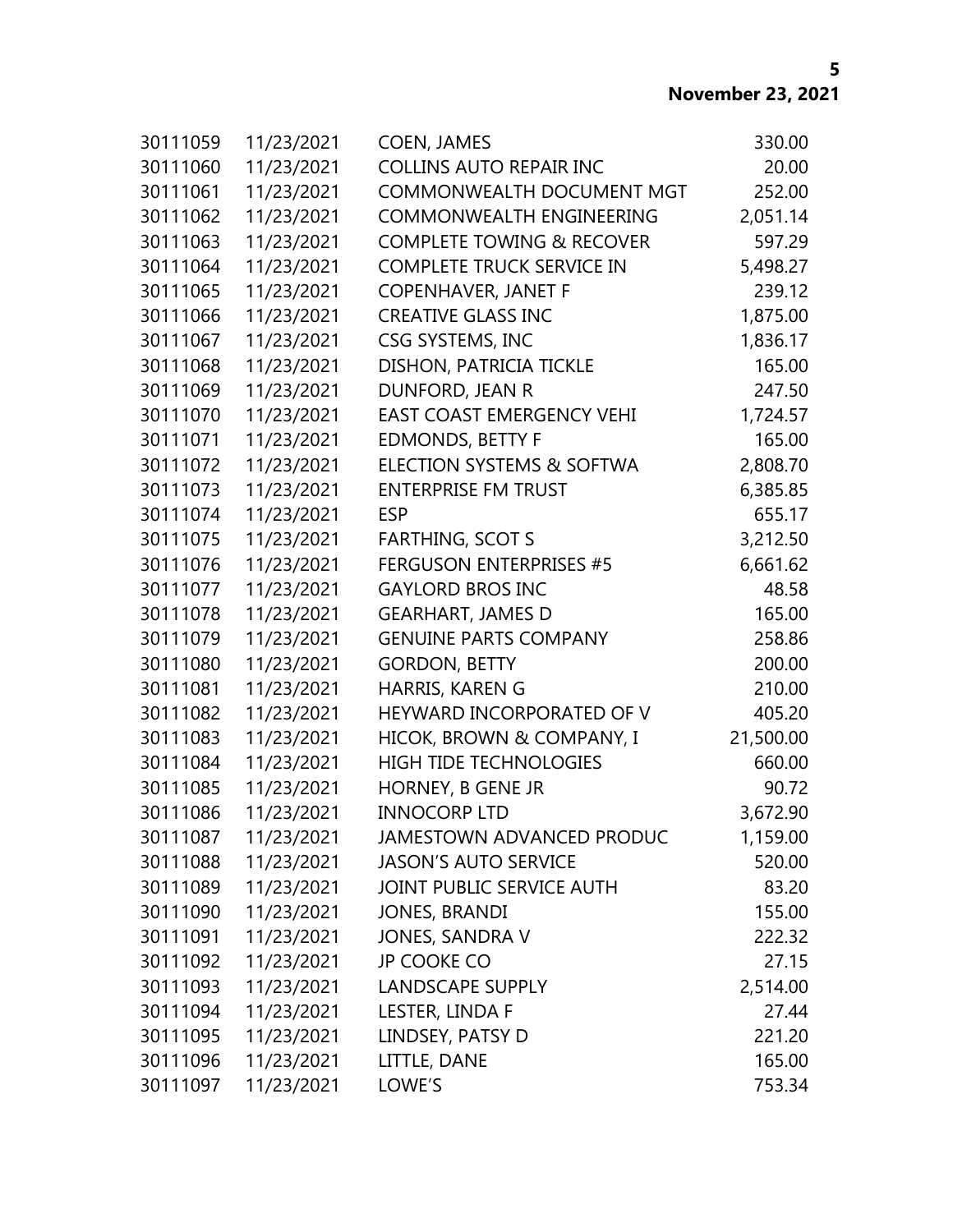| 30111098 | 11/23/2021 | <b>MATTHEW BENDER &amp; CO INC</b> | 231.10     |
|----------|------------|------------------------------------|------------|
| 30111099 | 11/23/2021 | MCROBERTS, COY L                   | 107.52     |
| 30111100 | 11/23/2021 | <b>MEADE TRACTOR</b>               | 869.29     |
| 30111101 | 11/23/2021 | <b>MEREDITH'S GARAGE</b>           | 103.00     |
| 30111102 | 11/23/2021 | JEFFERY LEE MILLER                 | 2,803.50   |
| 30111103 | 11/23/2021 | MONTGOMERY, TERRY                  | 165.00     |
| 30111104 | 11/23/2021 | MOUNT ROGERS COMMUNITY SE          | 41,087.25  |
| 30111105 | 11/23/2021 | MUSSER, JEREMIAH                   | 132.96     |
| 30111106 | 11/23/2021 | <b>NACO</b>                        | 585.00     |
| 30111107 | 11/23/2021 | NEW RIVER REGIONAL WATER           | 36,707.00  |
| 30111108 | 11/23/2021 | NEW RIVER VALLEY JUVENILE          | 7,750.00   |
| 30111109 | 11/23/2021 | NEW RIVER VALLEY REGIONAL          | 140,814.75 |
| 30111110 | 11/23/2021 | NEWBERRY, ALBERT L                 | 165.00     |
| 30111111 | 11/23/2021 | OFFICE OF THE CHIEF MEDIC          | 80.00      |
| 30111112 | 11/23/2021 | ABBIE F. IRVIN                     | 30.00      |
| 30111113 | 11/23/2021 | <b>ALLEN D. CRUMMETT</b>           | 30.00      |
| 30111114 | 11/23/2021 | <b>AUDREY R. HAYES</b>             | 30.00      |
| 30111115 | 11/23/2021 | BENNY M. LINEBERRY                 | 30.00      |
| 30111116 | 11/23/2021 | <b>BETH COCHRAN</b>                | 165.00     |
| 30111117 | 11/23/2021 | <b>BONNIE G FREEMAN</b>            | 10.53      |
| 30111118 | 11/23/2021 | <b>BRIDGET SPENCER</b>             | 155.00     |
| 30111119 | 11/23/2021 | <b>BYRON M. HENLEY</b>             | 30.00      |
| 30111120 | 11/23/2021 | <b>CALVIN J DUNCAN</b>             | 79.21      |
| 30111121 | 11/23/2021 | CAROL A. AKER                      | 30.00      |
| 30111122 | 11/23/2021 | <b>CARRIE M. ANDERSON</b>          | 30.00      |
| 30111123 | 11/23/2021 | <b>CASEY L CARR</b>                | 49.16      |
| 30111124 | 11/23/2021 | <b>CHARLES M. KING</b>             | 30.00      |
| 30111125 | 11/23/2021 | <b>CHARLES W. MARTIN III</b>       | 30.00      |
| 30111126 | 11/23/2021 | <b>CLAY F. AKERS</b>               | 30.00      |
| 30111127 | 11/23/2021 | <b>CONLEY HICKS</b>                | 30.00      |
| 30111128 | 11/23/2021 | <b>CORY VAIGHAN</b>                | 35.00      |
| 30111129 | 11/23/2021 | DANIEL W. HOLBROOK                 | 30.00      |
| 30111130 | 11/23/2021 | DAVID B. LYONS                     | 30.00      |
| 30111131 | 11/23/2021 | DAVID L. LOWE                      | 30.00      |
| 30111132 | 11/23/2021 | <b>DAWSON LLITTLE</b>              | 165.00     |
| 30111133 | 11/23/2021 | <b>DIANA TRIVITTE</b>              | 165.00     |
| 30111134 | 11/23/2021 | <b>DON ALEXANDER</b>               | 30.00      |
| 30111135 | 11/23/2021 | DORCAS W. MABE                     | 30.00      |
| 30111136 | 11/23/2021 | <b>EDMOND R. CALHOUN</b>           | 30.00      |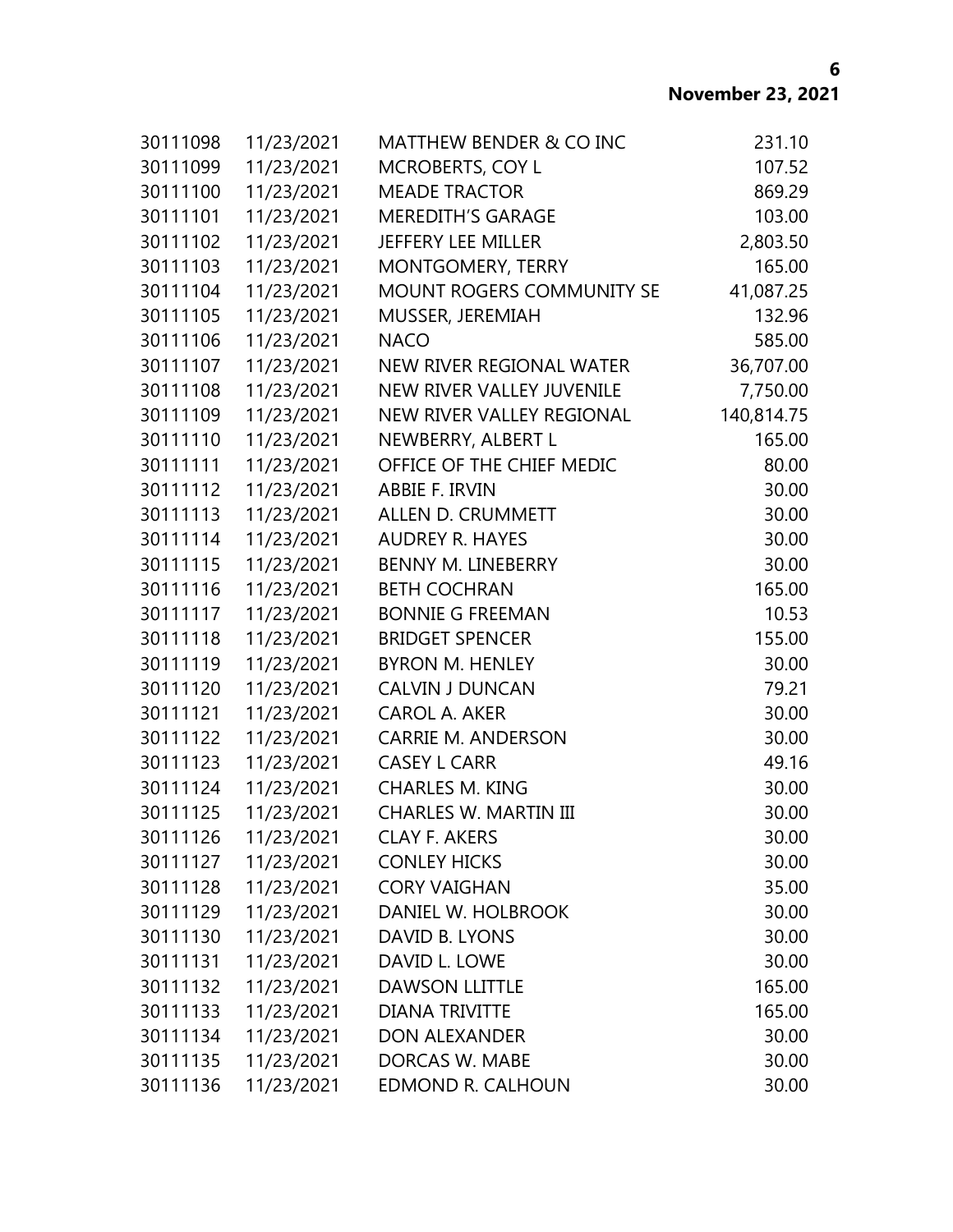| 30111137 | 11/23/2021 | <b>ERIC M HICKS</b>        | 29.61  |
|----------|------------|----------------------------|--------|
| 30111138 | 11/23/2021 | <b>EVAN D. TRENT</b>       | 30.00  |
| 30111139 | 11/23/2021 | <b>EVERGREEN CHURCH</b>    | 110.00 |
| 30111140 | 11/23/2021 | <b>FRANKIE L. DALTON</b>   | 30.00  |
| 30111141 | 11/23/2021 | <b>GRAYSON BOWERS</b>      | 180.00 |
| 30111142 | 11/23/2021 | <b>HELEN KEENE</b>         | 165.00 |
| 30111143 | 11/23/2021 | <b>IMA CAROL S. SHAVER</b> | 30.00  |
| 30111144 | 11/23/2021 | <b>JACQUELINE CAMPBELL</b> | 210.00 |
| 30111145 | 11/23/2021 | <b>JAMES E. HARMON</b>     | 30.00  |
| 30111146 | 11/23/2021 | JANE-ERIE S. SHRESTHA      | 30.00  |
| 30111147 | 11/23/2021 | <b>JANNIE JONES</b>        | 265.00 |
| 30111148 | 11/23/2021 | JENNIFER D. CROCKETT       | 30.00  |
| 30111149 | 11/23/2021 | <b>JERRY G MILLER</b>      | 365.00 |
| 30111150 | 11/23/2021 | <b>JOEY MABE</b>           | 30.00  |
| 30111151 | 11/23/2021 | <b>JOHN DIX</b>            | 30.00  |
| 30111152 | 11/23/2021 | <b>JOHN MATTHEWS</b>       | 155.00 |
| 30111153 | 11/23/2021 | <b>JONATHAN C. MOXLEY</b>  | 30.00  |
| 30111154 | 11/23/2021 | <b>JOSH FLOYD</b>          | 165.00 |
| 30111155 | 11/23/2021 | <b>KATELYN PLAUGHER</b>    | 165.00 |
| 30111156 | 11/23/2021 | LAURA J. CINTRON           | 30.00  |
| 30111157 | 11/23/2021 | LESA R. GLEASON            | 30.00  |
| 30111158 | 11/23/2021 | LINDA SCANK                | 30.00  |
| 30111159 | 11/23/2021 | LINDSAY E. IRISH           | 30.00  |
| 30111160 | 11/23/2021 | LORI E. DAVIS              | 30.00  |
| 30111161 | 11/23/2021 | LORIE C. WYATT             | 30.00  |
| 30111162 | 11/23/2021 | MARIA I. MARTINEZ          | 30.00  |
| 30111163 | 11/23/2021 | <b>MARIETTA F. MONAHAN</b> | 30.00  |
| 30111164 | 11/23/2021 | <b>MARY ANN WILLIAMS</b>   | 165.00 |
| 30111165 | 11/23/2021 | <b>MATTHEW FRUSHER</b>     | 155.00 |
| 30111166 | 11/23/2021 | MICHAEL C. SCHENEMAN       | 30.00  |
| 30111167 | 11/23/2021 | MICHAEL W. MILLS           | 30.00  |
| 30111168 | 11/23/2021 | <b>NATHAN L TUCKER</b>     | 15.22  |
| 30111169 | 11/23/2021 | <b>NOLA HILLENBURG</b>     | 165.00 |
| 30111170 | 11/23/2021 | <b>NORA J. NEWMAN</b>      | 30.00  |
| 30111171 | 11/23/2021 | OLIVE A. MARTIN            | 30.00  |
| 30111172 | 11/23/2021 | PATRICIA A. SAYERS         | 30.00  |
| 30111173 | 11/23/2021 | PATRICIA G. ELLER          | 30.00  |
| 30111174 | 11/23/2021 | PATRICIA J. SWINEY         | 30.00  |
| 30111175 | 11/23/2021 | PATTY U HALL               | 165.00 |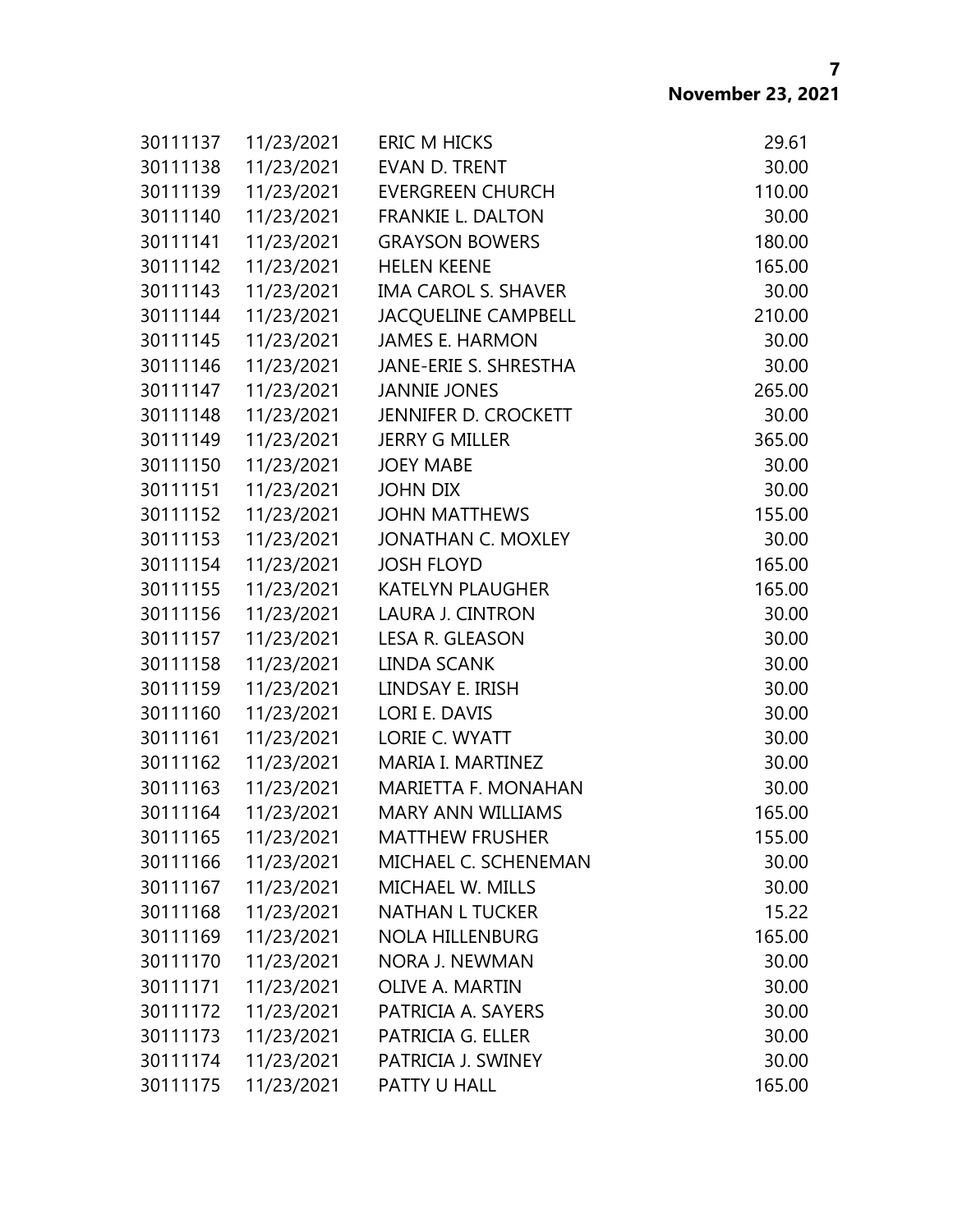| 30111176 | 11/23/2021 | ROSE J SNOW                          | 6.78     |
|----------|------------|--------------------------------------|----------|
| 30111177 | 11/23/2021 | <b>ROSE J SNOW</b>                   | 372.06   |
| 30111178 | 11/23/2021 | SARA E. MILLER                       | 30.00    |
| 30111179 | 11/23/2021 | <b>SCOTT THAVER</b>                  | 165.00   |
| 30111180 | 11/23/2021 | <b>SHERRI REPASS</b>                 | 165.00   |
| 30111181 | 11/23/2021 | SHERRY J. SHAVERDI                   | 30.00    |
| 30111182 | 11/23/2021 | STEPHEN D. REYNOLDS                  | 30.00    |
| 30111183 | 11/23/2021 | <b>TABITHA A. FRYE</b>               | 30.00    |
| 30111184 | 11/23/2021 | <b>TARA ADDAIR</b>                   | 30.00    |
| 30111185 | 11/23/2021 | TED G. SUTHERLAND                    | 30.00    |
| 30111186 | 11/23/2021 | <b>THOMAS CANNOY</b>                 | 30.00    |
| 30111187 | 11/23/2021 | THOMAS L. NESTER                     | 30.00    |
| 30111188 | 11/23/2021 | VANESSA L. CASSELL                   | 30.00    |
| 30111189 | 11/23/2021 | <b>WILLIAM J. JACKSON</b>            | 30.00    |
| 30111190 | 11/23/2021 | <b>ZACHARY W CHARLES</b>             | 67.35    |
| 30111191 | 11/23/2021 | <b>R&amp;R ENTERPRISES INC</b>       | 785.00   |
| 30111192 | 11/23/2021 | REEVES, DEBRA R                      | 165.00   |
| 30111193 | 11/23/2021 | SAWYERS, MARTHA A                    | 226.80   |
| 30111194 | 11/23/2021 | SHEFFEY, SANDRA M                    | 165.00   |
| 30111195 | 11/23/2021 | SMITH, JAMIE                         | 27.89    |
| 30111196 | 11/23/2021 | SMYTHERS-STITT, ANNA E               | 210.00   |
| 30111197 | 11/23/2021 | SOUTHERN REFRIGERATION CO            | 130.94   |
| 30111198 | 11/23/2021 | SOUTHWESTERN EQUIPMENT               | 180.00   |
| 30111199 | 11/23/2021 | SOUTHWESTERN VA GAS SERVI            | 385.61   |
| 30111200 | 11/23/2021 | STRAIGHT ARROW TRANSMISSI            | 529.45   |
| 30111201 | 11/23/2021 | <b>TACS</b>                          | 5,191.60 |
| 30111202 | 11/23/2021 | <b>TESLA ELECTRIC SERV</b>           | 892.64   |
| 30111203 | 11/23/2021 | <b>TESSCO INC</b>                    | 25.00    |
| 30111204 | 11/23/2021 | <b>THOMPSON TIRE</b>                 | 1,385.23 |
| 30111205 | 11/23/2021 | <b>TOWN OF WYTHEVILLE</b>            | 8,811.06 |
| 30111206 | 11/23/2021 | <b>TOWN OF WYTHEVILLE</b>            | 148.08   |
| 30111207 | 11/23/2021 | <b>TRANSUNION RISK &amp; ALTERNA</b> | 75.00    |
| 30111208 | 11/23/2021 | TREASURER OF WYTHE COUNTY            | 206.86   |
| 30111209 | 11/23/2021 | TRI-CITIES / SOUTHWEST RE            | 268.60   |
| 30111210 | 11/23/2021 | UNIFIRST CORP                        | 110.43   |
| 30111211 | 11/23/2021 | <b>USA BLUE BOOK</b>                 | 1,124.20 |
| 30111212 | 11/23/2021 | <b>V&amp;M RECYCLING</b>             | 8,603.87 |
| 30111213 | 11/23/2021 | VAUGHT, BRIAN W                      | 162.50   |
| 30111214 | 11/23/2021 | <b>VEST'S SALES &amp; SERVICE IN</b> | 1,490.00 |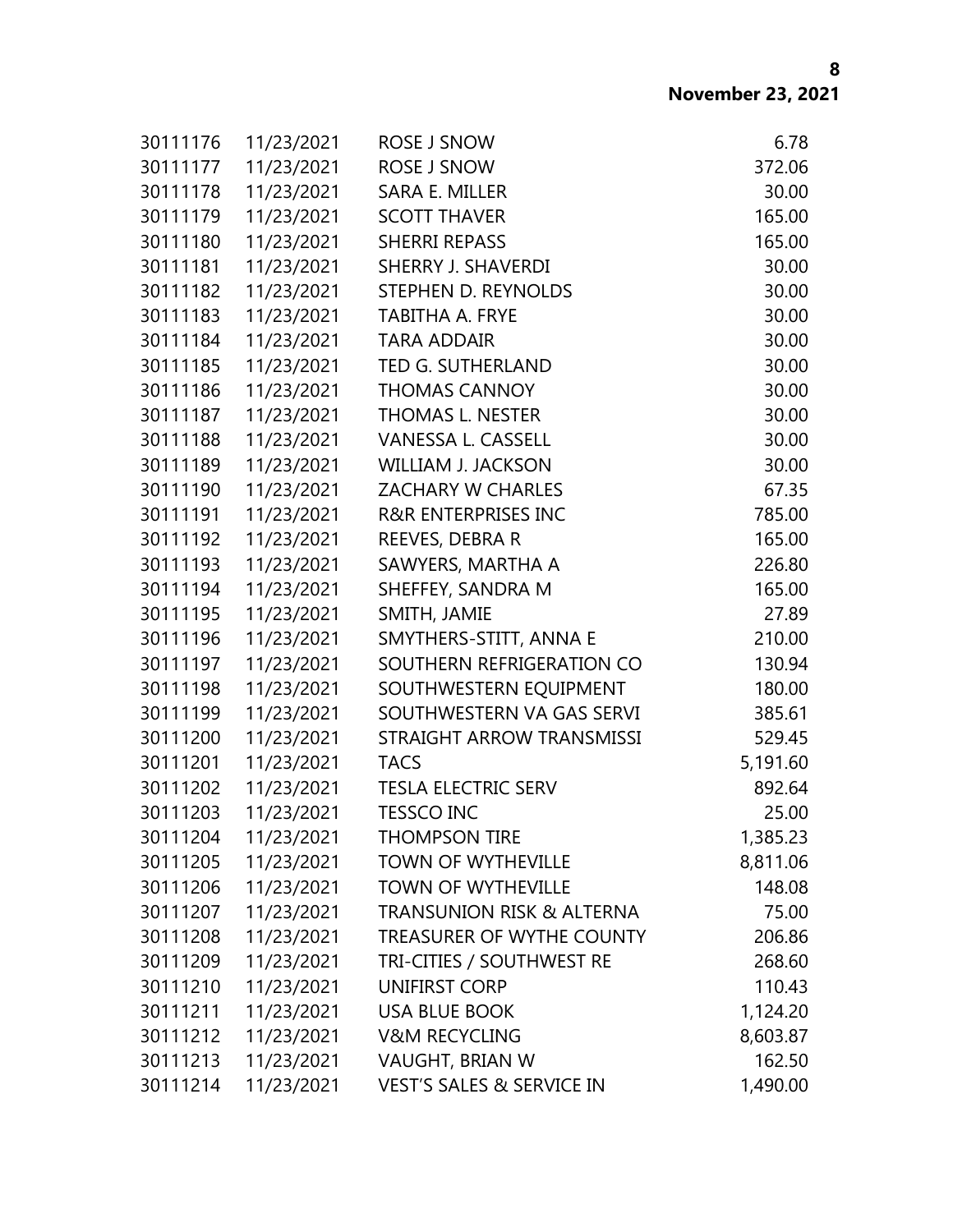**9**

| <b>TOTAL EXPENDITURES 11/23/2021</b> |            |                                  | \$427,373.49 |
|--------------------------------------|------------|----------------------------------|--------------|
| 30111227                             | 11/23/2021 | <b>XEROX</b>                     | 188.17       |
| 30111226                             | 11/23/2021 | <b>WYTHEVILLE OFFICE SUPPLY</b>  | 821.71       |
| 30111225                             | 11/23/2021 | <b>WYTHE TIRE AND MUFFLER</b>    | 1,779.96     |
| 30111224                             | 11/23/2021 | <b>WORDSPRINT</b>                | 559.00       |
| 30111223                             | 11/23/2021 | <b>WEST END PRECAST</b>          | 150.00       |
| 30111222                             | 11/23/2021 | <b>WATTS, TRENDA</b>             | 165.00       |
| 30111221                             | 11/23/2021 | <b>WAMPLER EANES APPRAISAL G</b> | 36,585.00    |
| 30111220                             | 11/23/2021 | <b>VUPS</b>                      | 67.20        |
| 30111219                             | 11/23/2021 | VITA                             | 147.35       |
| 30111218                             | 11/23/2021 | <b>VIRGINIA BUSINESS SYSTEMS</b> | 481.74       |
| 30111217                             | 11/23/2021 | <b>VIRGINIA BUSINESS SYST</b>    | 49.71        |
| 30111216                             | 11/23/2021 | VIARS, DAVID G                   | 232.40       |
| 30111215                             | 11/23/2021 | <b>VGFOA</b>                     | 100.00       |

### **TOTAL EXPENDITURES APPROVED 11/23/2021 \$451,128.96**

Supervisor Cook seconded the motion and the roll call vote was as follows:

| AYES: | Brian W. Vaught        | Coy L. McRoberts         |
|-------|------------------------|--------------------------|
|       | Rolland R. Cook        | B. G. "Gene" Horney, Jr. |
|       | Ryan M. Lawson         | Stacy A. Terry           |
|       | James D. "Jamie" Smith |                          |

NAYS: None

#### **MINUTES OF PREVIOUS MEETING**

The Board was presented with the November 9, 2021 minutes for approval.

Supervisor McRoberts made a motion, seconded by Vice Chair Lawson, to approve the November 9, 2021 minutes as presented.

The roll call vote was as follows:

AYES: Brian W. Vaught Coy L. McRoberts Rolland R. Cook B. G. "Gene" Horney, Jr. Ryan M. Lawson Stacy A. Terry James D. "Jamie" Smith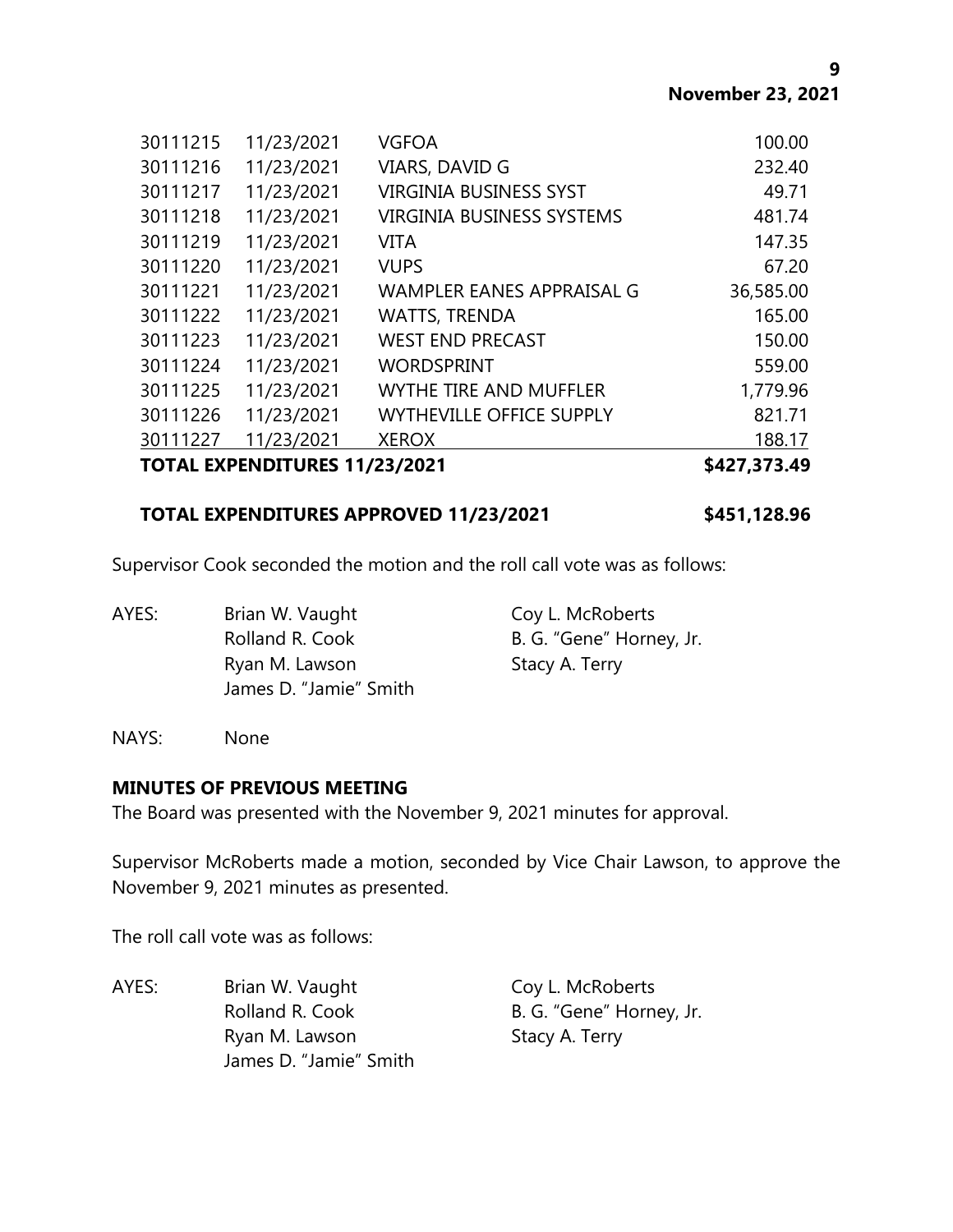NAYS: None

### **RESOLUTION 2021-35 ENTERPRISE ZONE APPLICATION**

Mr. Bear referenced the public hearing that took place at the last Board meeting wherein Mr. Matthews presented the proposed changes. This resolution will adopt amendments to the Enterprise Zone boundary as discussed at the hearing.

Supervisor Terry made a motion, seconded by Vice Chair Lawson, to approve Resolution 2021-35 Enterprise Zone Application and local assurances.

The roll call vote was as follows:

AYES: Brian W. Vaught Coy L. McRoberts Rolland R. Cook B. G. "Gene" Horney, Jr. Ryan M. Lawson Stacy A. Terry James D. "Jamie" Smith

NAYS: None

### **LEAD MINES RESCUE SQUAD ("LMRS") ROCK BOAT**

Mr. Hankins reminded the Board they agreed to fund the rock boat at their last meeting. Approval is requested to amend the FY22 budget and appropriate \$50,387. LMRS will reimburse the County \$14k with money they raised for this purchase.

Supervisor McRoberts made a motion, seconded by Supervisor Smith, to adopt Resolution Amending the FY22 Wythe County Budget and Appropriating Funds for Lead Mines Rescue Squad Rock Boat as presented.

Mr. Hankins added that Tam Topham was very helpful in getting the price down and allowed us to get a couple of extra options.

The roll call vote was as follows:

AYES: Brian W. Vaught Coy L. McRoberts Rolland R. Cook B. G. "Gene" Horney, Jr. Ryan M. Lawson Stacy A. Terry James D. "Jamie" Smith

NAYS: None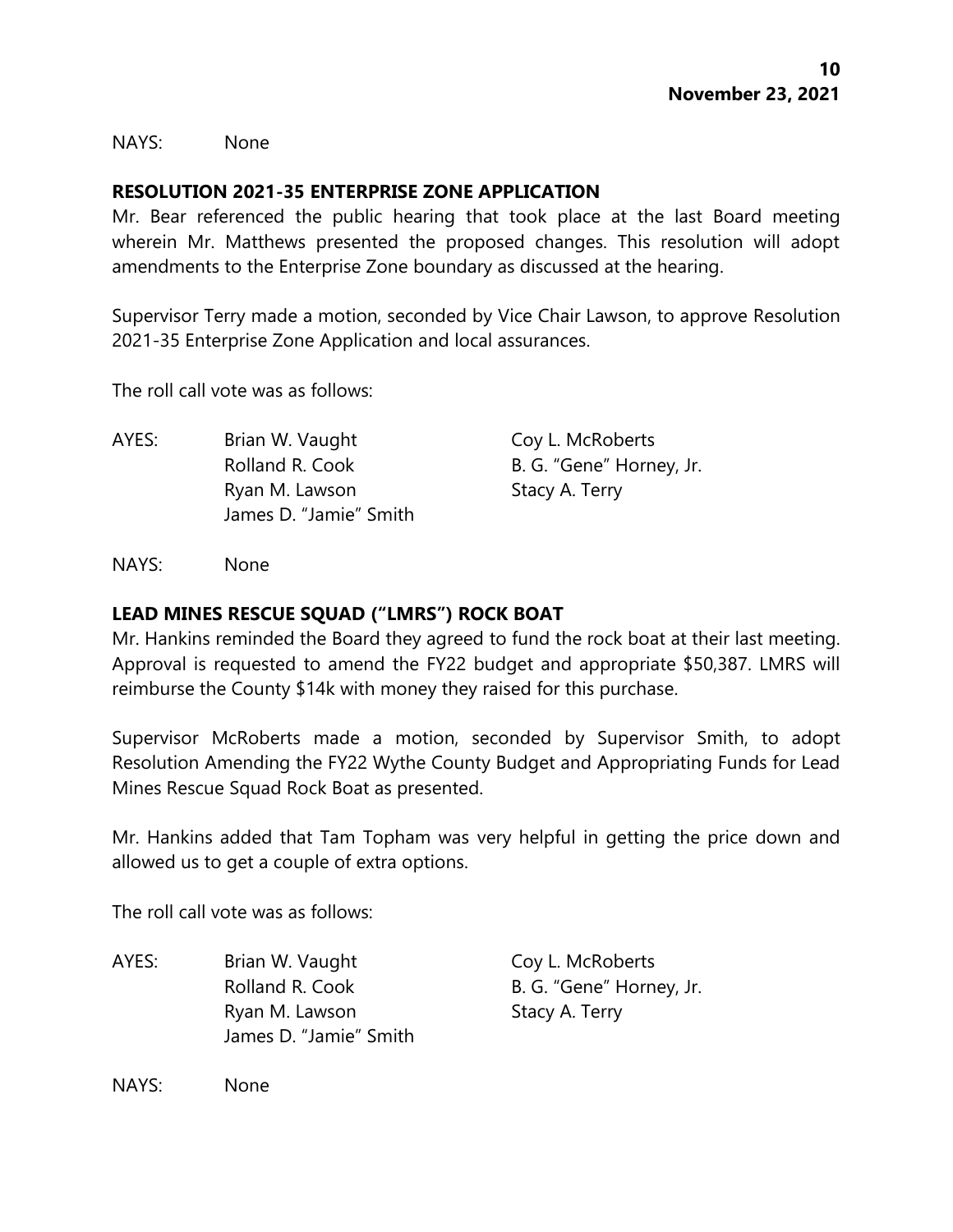### **SHERIFF'S REPORT**

Sheriff Charlie Foster said that under State Code if an officer leaves in good standing, they can purchase their service weapon for \$1.00. Sheriff Foster would like the former Sheriff's service weapon declared surplus so they can give to him in appreciation.

Supervisor Cook made a motion, seconded by Supervisor Smith, to declare Sheriff Keith Dunagan's service weapon as surplus and to present to him in recognition of his many years of service to Wythe County.

The vote on the motion was unanimous.

Sheriff Foster also mentioned that his department recently hosted a "Crocktoberfest" contest in which they raised money for the Logan Smith Memorial Scholarship Fund. The Sheriff was honored to present Supervisor Smith with this money in memory of his son.

### **CONSENT CALENDAR**

Supervisor Horney made a motion to approve the Consent Calendar as follows:

## **1. PAYROLL – October 2021:**

| <b>TOTAL</b>                    | 858,511.75 |
|---------------------------------|------------|
| Wythe County Wastewater Fund    | 25,254.23  |
| Water Department Fund           | 23,727.10  |
| <b>Courthouse Security Fund</b> | 15,241.40  |
| Police Activity Fund            | 64,221.27  |
| <b>General County Fund</b>      | 730,067.75 |

**Check Numbers:** 2001333-2001343; 2001355-2001358 **Voucher Numbers:** 18805-19193

#### **2. STATUS REPORTS:**

- A. Animal Control Arlan Dunford
- B. Building & Grounds Billy Bowers
- C. Building Inspection Kyle Taylor
- D. Engineering Johnny Kincer
- E. Finance Regina Williams
- F. Information Technology Todd Catron
- G. Parks & Recreation Kevin Williams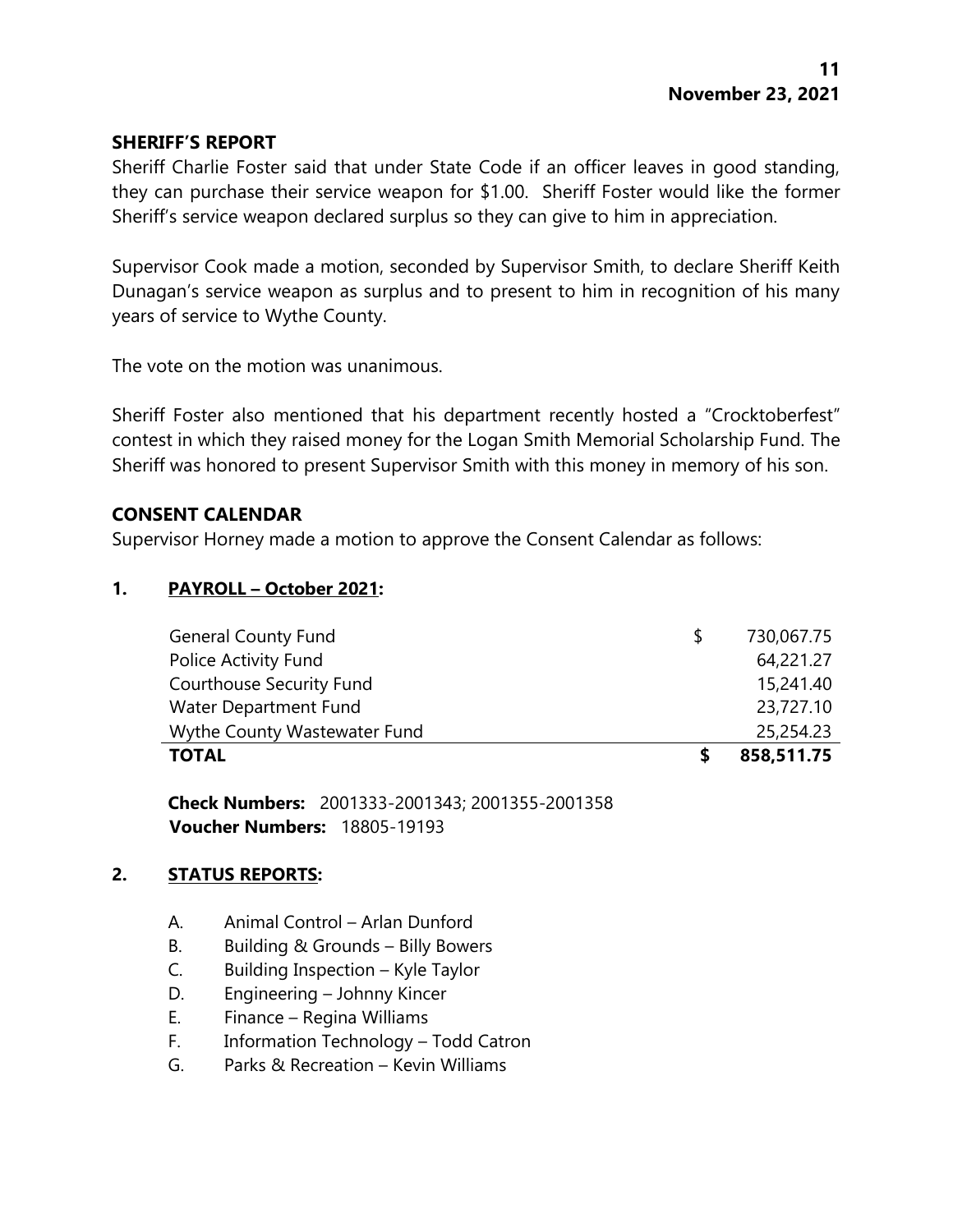### **3. PERSONNEL:**

- A. Harrington, Tyler A. Hired, Full-time PAF Funded Deputy, Sheriff's Office, Annual Salary \$35,148, Effective October 15, 2021
- B. Vaughan, Cory Resigned, Full-time Deputy, Sheriff's Office, Effective October 29, 2021
- C. Doyle, Tamara K. Hired, Full-time Consolidated Dispatch, Annual Salary \$28,000, Effective November 1, 2021
- D. Justus, Alison L. Hired, Full-time Consolidated Dispatch, Annual Salary \$28,000, Effective November 1, 2021
- E. Quinn, Janet Hired, Full-time Custodian, Annual Salary \$25,364, Effective November 1, 2021
- F. Ramsey, Taylor J. L. Hired, Full-time PAF Funded Deputy, Sheriff's Office, Annual Salary \$35,148, Effective November 1, 2021
- G. Nettleton, Crystal Hired, Full-time V-STOP, Commonwealth's Attorney's Office, Annual Salary \$27,506, Effective November 1, 2021
- H. Cline, Anthony Promoted, Compensation Board Increase, Sheriff's Office, Annual Salary \$69,845, Effective November 3, 2021
- I. Thompson, John Promoted, Sheriff's Office, Annual Salary \$58,690, Effective November 3, 2021
- J. Dixon, Stacy Promoted, Sheriff's Office, Annual Salary \$50,938, Effective November 3, 2021
- K. Jones, Ellis K. Resigned, Full-time Consolidated Dispatch, Effective November 13, 2021

## **4. BUDGET AMENDMENT:**

A. \$315.00 (3202-457292) – Hazmat Reimbursement

Supervisor Cook seconded the motion and the roll call vote was as follows: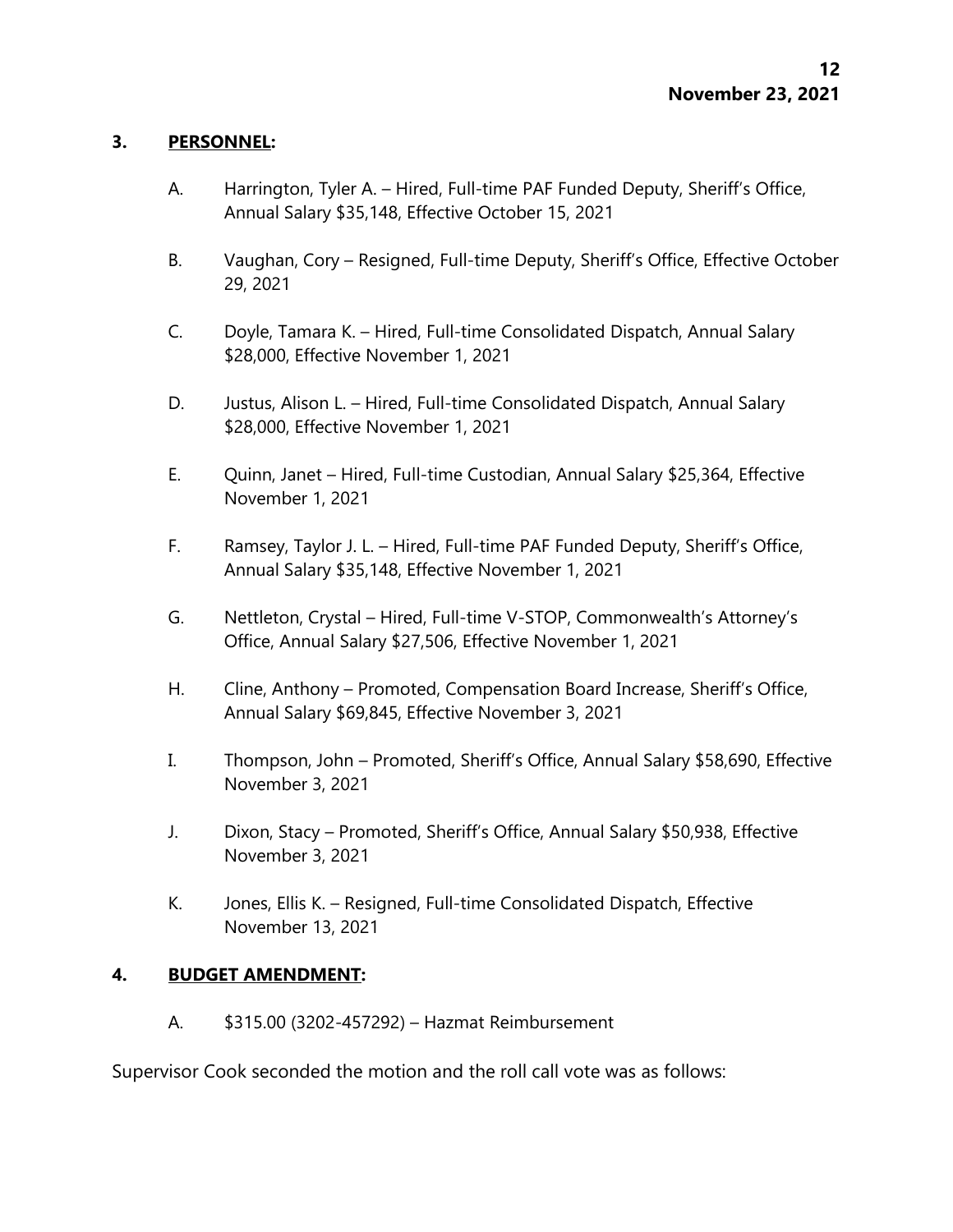AYES: Brian W. Vaught Coy L. McRoberts Rolland R. Cook B. G. "Gene" Horney, Jr. Ryan M. Lawson Stacy A. Terry James D. "Jamie" Smith

NAYS: None

## **DEPARTMENT OF SOCIAL SERVICES – MS. KIMBERLY AYERS**

Ms. Kimberly Ayers, Director of the Department of Social Services appeared before the Board to provide an update on their operations.

Ms. Ayers attended the Blue Star groundbreaking ceremony yesterday and was quite impressed. She is very excited to see the project move forward with incredible workforce development opportunities. The Board has spoken about housing development that is needed, and she would like the Board to also consider child care needs for the anticipated community growth.

Ms. Ayers reported that they currently have 41 children in foster care, and have had nine adoptions this year with two pending. Next week, she will be celebrating her 27<sup>th</sup> year serving the Commonwealth of Virginia, starting her career as a Child Protective Services worker here in Wythe County. Suffice it say that she has seen it all over the past 27 years, but sadly, as much as the cases seem the same, she said they are much more complex in nature. Ms. Ayers reported that during the State's fiscal year, they had 631 children involved in Child Protective Service reports for our locality.

Ms. Ayers introduced Ms. Louise Ferguson, DSS Supervisor, to give the Board an update on the last quarter. Ms. Ferguson reported that from August 1 through October 31 (90 day timeframe), DSS had 57 valid referrals, of which 16 were investigations and 41 were assessments. Investigations are typically more serious cases (sex abuse, physical abuse, neglect). Of the 57 referrals, they solicited help from law enforcement on 18 of those referrals resulting in criminal charges being placed against seven of them. Of the 57 referrals, one child went into foster care, 11 were placed with family members, two were non-residents (travelling through). Of the 57 referrals, there were at least 8 parents who were homeless. Ms. Ferguson said they made 19 mental health referrals, 18 substance abuse referrals, and four substance-exposed infants.

They have seven workers on their CPS Team; three are full-time investigators and four are in-home workers (including supervised visits). They currently have 18 family support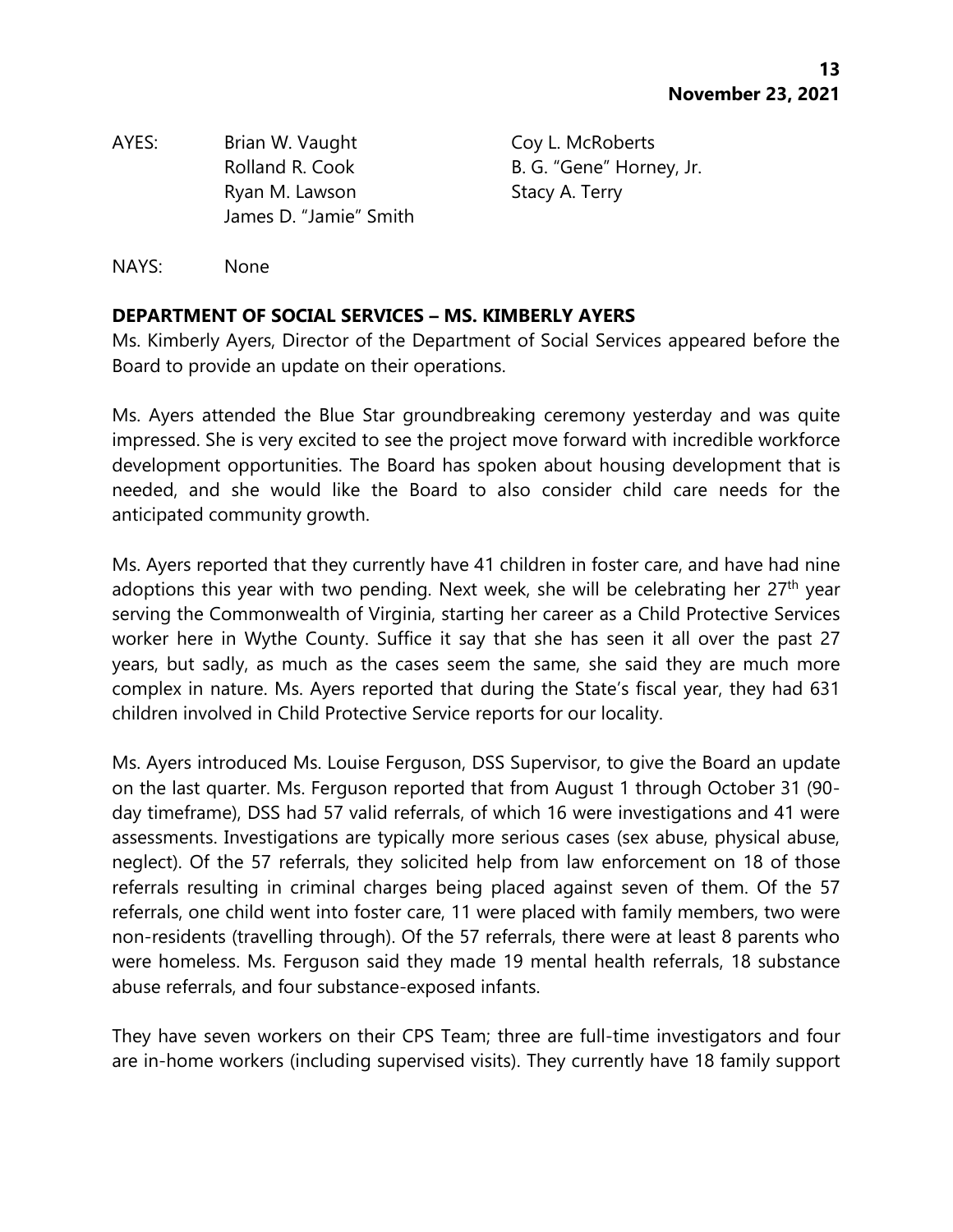cases and 13 ongoing cases. They currently have 11 trained On-Call staff, the most they've ever had.

Vice Chair Lawson thanked Ms. Ferguson on a job well done.

Ms. Ayers added that the pool of trained staff is the best she's seen in a long time. Additionally, they are able to do a better job when they have such great support from law enforcement, the hospital and schools. They all work together as a team.

Chair Vaught commented that sitting on the DSS Board has truly reinforced his decision to go into law enforcement and not social services. He said the public would be shocked if they were privy to the details of a lot of these cases.

## **TREASURER'S REPORT**

Treasurer, Lori Guynn, appeared before the Board and reported the following:

- 1. System Issues Mrs. Guynn explained that for the past two days, they've been experiencing issues with their system. Thankfully, the IT Department was able to get them operational today.
- 2. Revenue Statement Mrs. Guynn reported that the Consolidated Account was comprised of \$63,350,049 of which \$39,046,658 was in the General Fund Account at the end of October.
- 3. Extended Office Hours The Treasurer stated that their office will stay open until 6:00 p.m., Monday thru Friday, next week. On Saturday, December  $4<sup>th</sup>$ , they will be open from 8:30 a.m. to 12:00 p.m., and on Monday, December  $6<sup>th</sup>$  (tax due date), they will be open from 8:30 a.m. to 6:00 p.m.

Mrs. Guynn said the change in personal property values has made for a difficult situation for her office because certain vehicle values have actually increased. As for the recent reassessments, it won't affect property taxes until next year and that, in itself, will pose a challenge for her office.

The Treasurer said the best time to come in and pay taxes is after 4:00 p.m. or Saturday morning, December 4<sup>th</sup>. Her office has had a better handle on the mailin tax payments this season.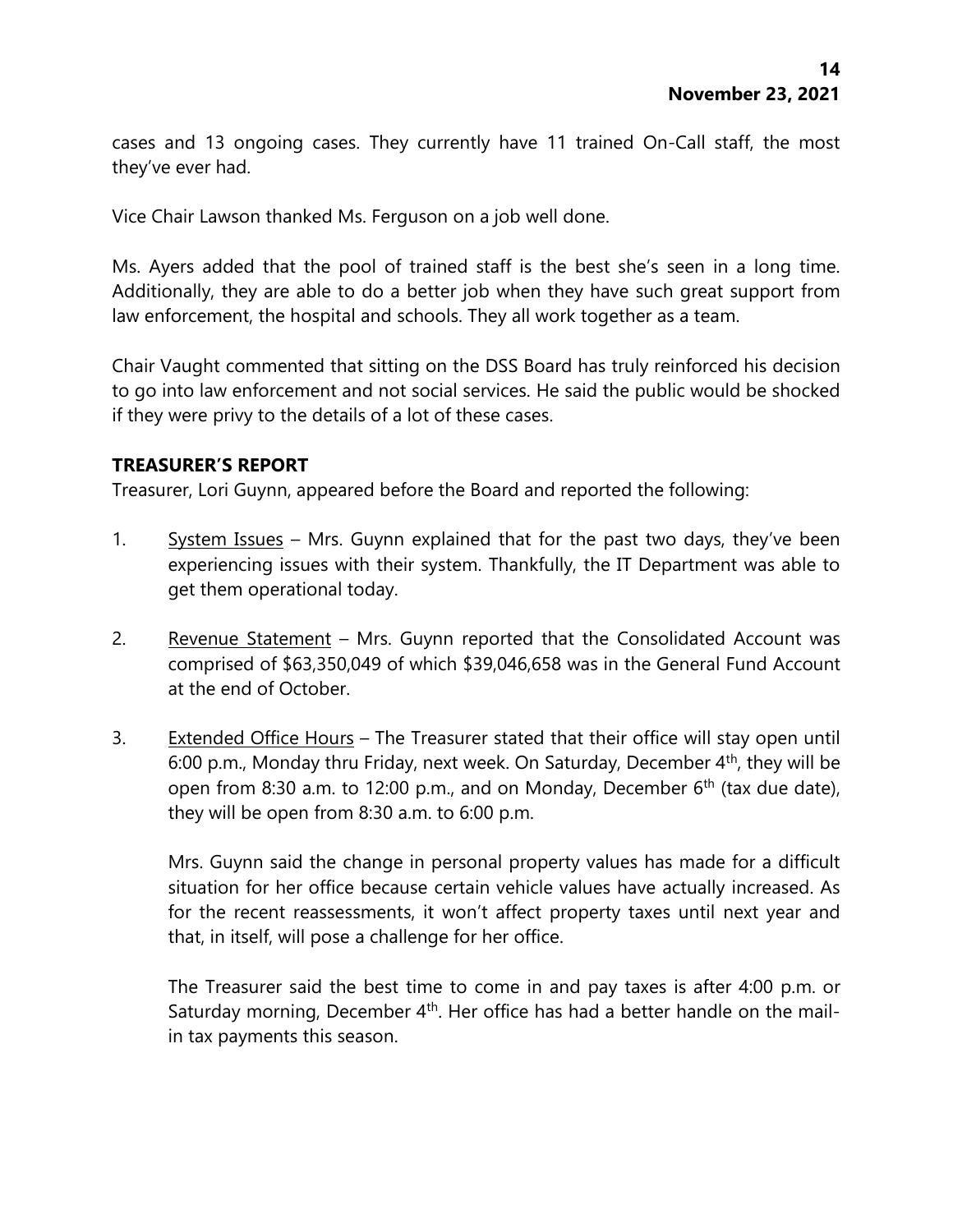Mr. Bear added that he and Mrs. Guynn met last week to further discuss the credit card fees and structure. Information is still being gathered and they hope to present options to the Board at the next meeting.

Mrs. Guynn clarified that when her office processes payments, the bank charges a higher fee for telephone payments due to a higher liability. The bank transaction fee is less if a person comes into the office to pay in person.

## **MOUNT ROGERS HEALTH DISTRICT LOCAL GOVERNMENT AGREEMENT**

Mr. Bear explained that this document is the annual agreement routinely presented and approved. However, he did recommend the local contribution be changed in paragraph one from \$329,880 to \$329,380 which is the amount that was approved in our budget.

Vice Chair Lawson made a motion, seconded by Supervisor Cook, to approve the Mount Rogers Health District Local Government Agreement and local contribution amount of \$329,380.

Chair Vaught asked if rent is included in this amount, and whether a permanent director been appointed yet for our District.

Mr. Bear responded that rent is not included and that notification was recently received of the annual CPI increase; rent falls under a separate agreement. And to the best of Mr. Bear's knowledge, a permanent director has not yet been appointed.

The roll call vote was as follows:

| AYES: | Brian W. Vaught | James D. "Jamie" Smith   |
|-------|-----------------|--------------------------|
|       | Rolland R. Cook | Coy L. McRoberts         |
|       | Ryan M. Lawson  | B. G. "Gene" Horney, Jr. |

NAYS: Stacy A. Terry

## **WATER PROMISSORY NOTE**

Mr. Bear shared a handout with the Board regarding proposed promissory note for water account #101396-00. The account holder has been a non-user of water/sewer and remained current with payments until around 2013-2014. Now, however, the account holder wishes to connect to water and sewer, and are willing to pay the outstanding charges if penalties and interest can be waived. Staff recommend a Promissory Note of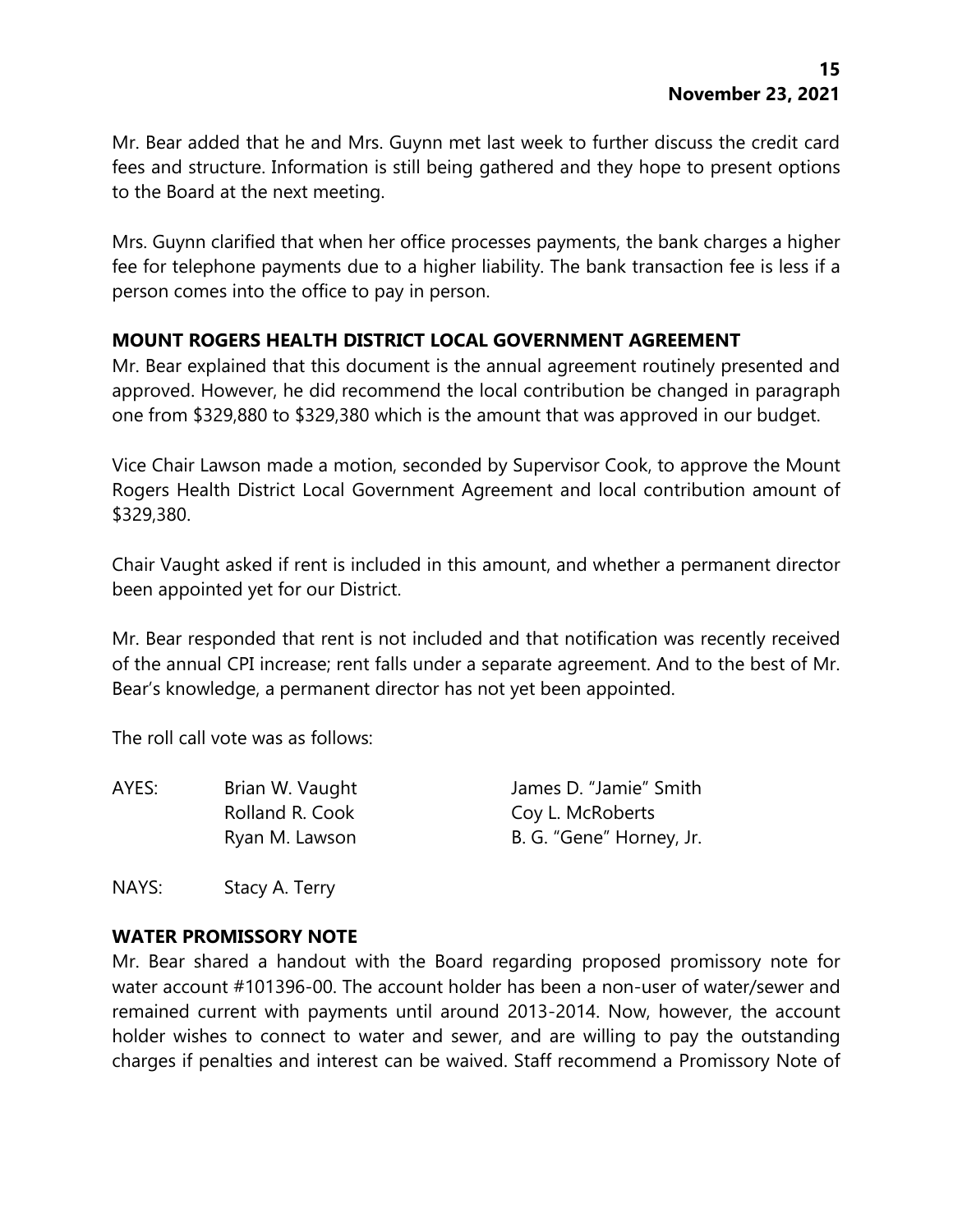\$100 per month for the next 12 months and, as long as the customer stays current with their financial obligations, penalties and interest can be waived.

Supervisor Smith made a motion, seconded by Supervisor Horney, to approve the Water Promissory Note waiving penalties and interest on account #101396-00 provided customer stays current on their payments.

The roll call vote was as follows:

| AYES: | Brian W. Vaught        | Coy L. McRoberts         |
|-------|------------------------|--------------------------|
|       | Rolland R. Cook        | B. G. "Gene" Horney, Jr. |
|       | Ryan M. Lawson         | Stacy A. Terry           |
|       | James D. "Jamie" Smith |                          |

NAYS: None

# **RURAL DEVELOPMENT GRANT FOR RURAL RETREAT VOLUNTEER FIRE DEPARTMENT ("RRVFD") AND SPEEDWELL VOLUNTEER FIRE DEPARTMENT ("SVFD")**

Mr. Hankins explained that the PIO is working on Rural Development grants for RRVFD and SVFD and that resolutions are required. The fire departments want to standardize their air packs to match others in the County. The resolutions are as follows:

## **RESOLUTION OF GOVERNING BODY OF WYTHE COUNTY / SPEEDWELL FIRE DEPARTMENT**

The Governing Body of the Wythe County Board of Supervisors, consisting of seven members in a duly called meeting held on the 23<sup>rd</sup> day of November, 2021, at which a quorum was present **RESOLVED** as follows:

**BE IT FURTHER RESOLVED** that in order to facilitate obtaining financial assistance from the United states of America, United States Department of Agriculture, and Rural Development, the Speedwell Fire Department, in order to serve the community, the Governing Body does hereby adopt and abide by all covenants contained in the agreements, documents, and forms required by the Government to be executed.

**BE IT FURTHER RESOLVED** that the Chairman of the Wythe County Board of Supervisors be authorized to execute on behalf of Speedwell Fire Department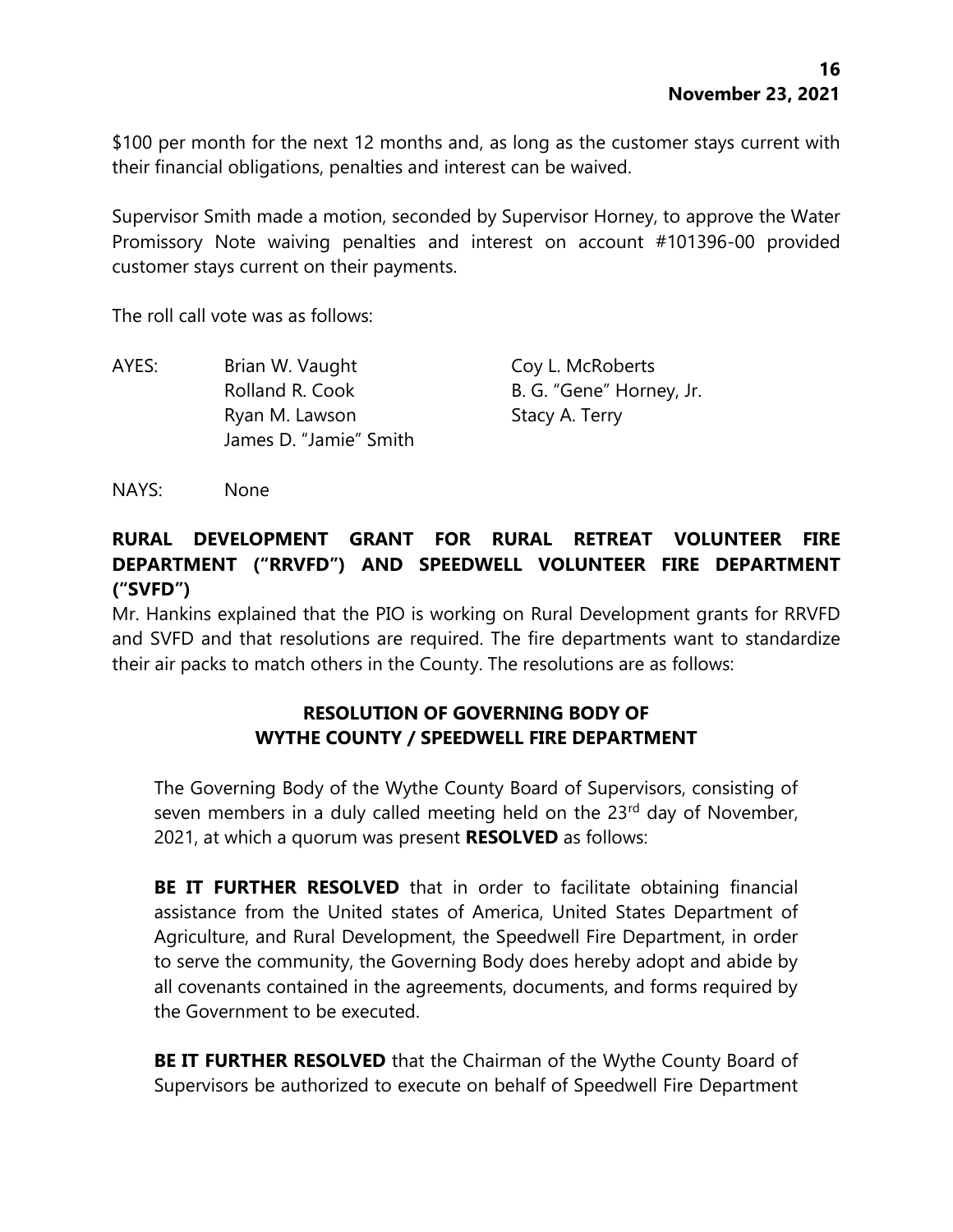the above-referenced agreements, documents, and forms, and to execute such other documents including, but not limited to, debt instruments, security instruments, and/or grant agreements as may be required in obtaining the said financial assistance.

This resolution is hereby entered into the permanent minutes of the meetings of this Board.

> Brian W. Vaught, Chairman Wythe County Board of Supervisors

# **RESOLUTION OF GOVERNING BODY OF WYTHE COUNTY / RURAL RETREAT VOLUNTEER FIRE DEPARTMENT**

The Governing Body of the Wythe County Board of Supervisors, consisting of seven members in a duly called meeting held on the 23<sup>rd</sup> day of November, 2021, at which a quorum was present **RESOLVED** as follows:

**BE IT FURTHER RESOLVED** that in order to facilitate obtaining financial assistance from the United states of America, United States Department of Agriculture, and Rural Development, the Rural Retreat Volunteer Fire Department, in order to serve the community, the Governing Body does hereby adopt and abide by all covenants contained in the agreements, documents, and forms required by the Government to be executed.

**BE IT FURTHER RESOLVED** that the Chairman of the Wythe County Board of Supervisors be authorized to execute on behalf of Rural Retreat Volunteer Fire Department the above-referenced agreements, documents, and forms, and to execute such other documents including, but not limited to, debt instruments, security instruments, and/or grant agreements as may be required in obtaining the said financial assistance.

This resolution is hereby entered into the permanent minutes of the meetings of this Board.

> Brian W. Vaught, Chairman Wythe County Board of Supervisors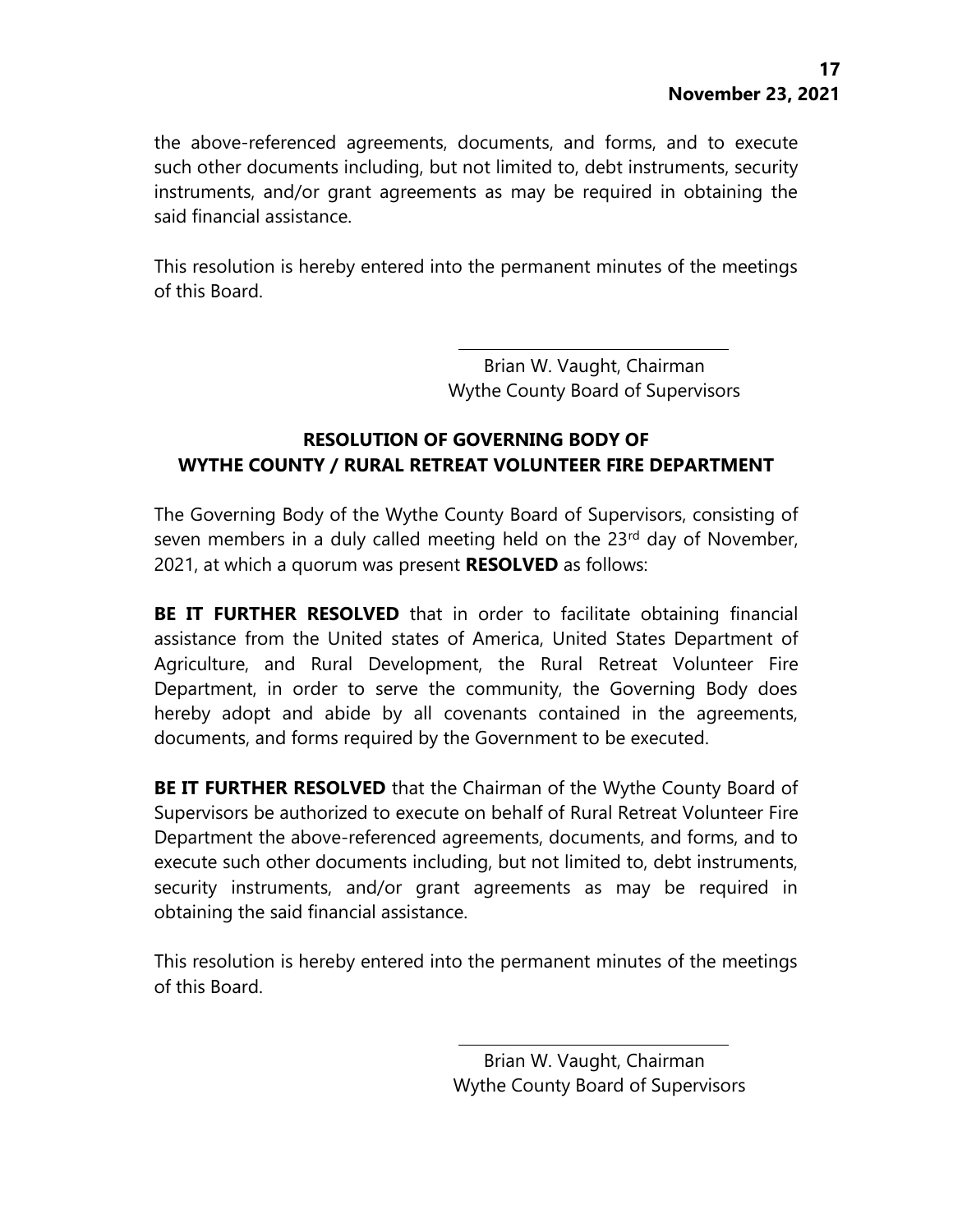Supervisor Terry made a motion, seconded by Supervisor Horney, to approve the Rural Development Resolutions for RRVFD and SVFD as presented.

The roll call vote was as follows:

AYES: Brian W. Vaught Coy L. McRoberts Rolland R. Cook B. G. "Gene" Horney, Jr. Ryan M. Lawson Stacy A. Terry James D. "Jamie" Smith

NAYS: None

# **PROGRESS PARK CONNECTOR ROAD – LETTER OF SUPPORT**

Mr. Bear said VDOT held a public input session last week, and are now asking us for a letter of support. Three alternatives were considered. It is recommended the Board authorize staff to prepare a letter of support for Alternative Alignment #3 for the Progress Park Connector Road.

The Chair asked if Alternative #3 affects just farm land or does it affect any residences?

Mr. Bear responded that all three alternatives impact one residential area east of Lovers Lane. VDOT is working with the landowner(s) to either buy the remaining corridor or buy the right-of-way. Research uncovered a cemetery in one area that needs to be avoided, as well as the solar area.

Supervisor Smith made a motion, seconded by Vice Chair Lawson, to authorize letter of support for the VDOT Connector Road to Progress Park, Alternative Alignment #3.

Supervisor McRoberts asked who the owner is of the solar farm area.

Mr. Bear said that Coyote Springs, LLC (Crowgey family) owns the property.

The roll call vote was as follows:

AYES: Brian W. Vaught James D. "Jamie" Smith Rolland R. Cook Coy L. McRoberts Ryan M. Lawson Stacy A. Terry

NAYS: B. G. "Gene" Horney, Jr.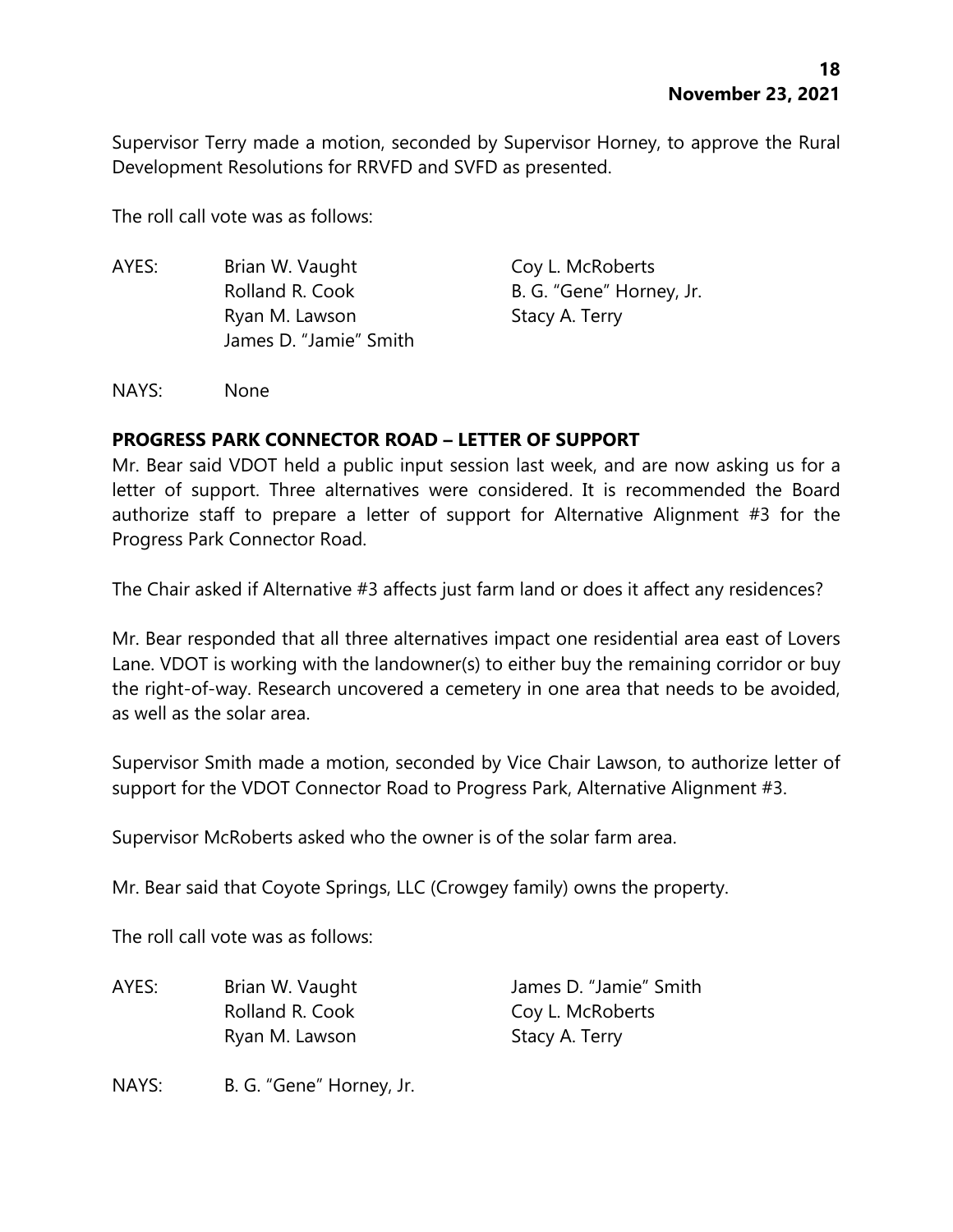## **ASSISTANT COUNTY ADMINISTRATOR REPORT**

Mr. Hankins highlighted a few items from his report that is included in the Board package, and offered to answer any questions the Board may have:

- 1. Broadband Mr. Hankins expects to hear something in the next 30 days on VATI funding. If applications are not approved, there is funding in the Infrastructure and Investment Jobs Act.
- 2. Comprehensive Plan This is still in process; the Planning Commission has requested adjustments and further consideration.
- 3. Capital Construction Mr. Hankins said Lead Mines Rescue Squad will begin with grading, footers and slab work the week after Thanksgiving. Steel building is due to be delivered December 31<sup>st</sup> or thereabouts. Estimated project completion is in late April.
- 4. Capital Purchasing Mr. Hankins reported that Ivanhoe pumper tanker should be delivered next week, and the Speedwell pumper tanker, hopefully, will arrive by first of the year.

## **COUNTY ADMINISTRATOR REPORT**

1. Preliminary Engineering Agreements - Mr. Bear presented the Board with agreements from Peed & Bortz and Thrasher.

Supervisor Cook made a motion, seconded by Supervisor Smith, to approve the Peed & Bortz PER for the Wastewater Treatment Conveyance System.

The vote on the motion was unanimous.

Supervisor Terry made a motion, seconded by Supervisor Horney, to approve the Thrasher PER for the Wastewater Treatment Plant.

The vote on the motion was unanimous.

- 2. Budget Amendment Requests Mr. Bear said budget amendment requests have been submitted for the following:
	- a. Commonwealth's Attorney's Office, amend and appropriate \$107.00 to 2201- 464010.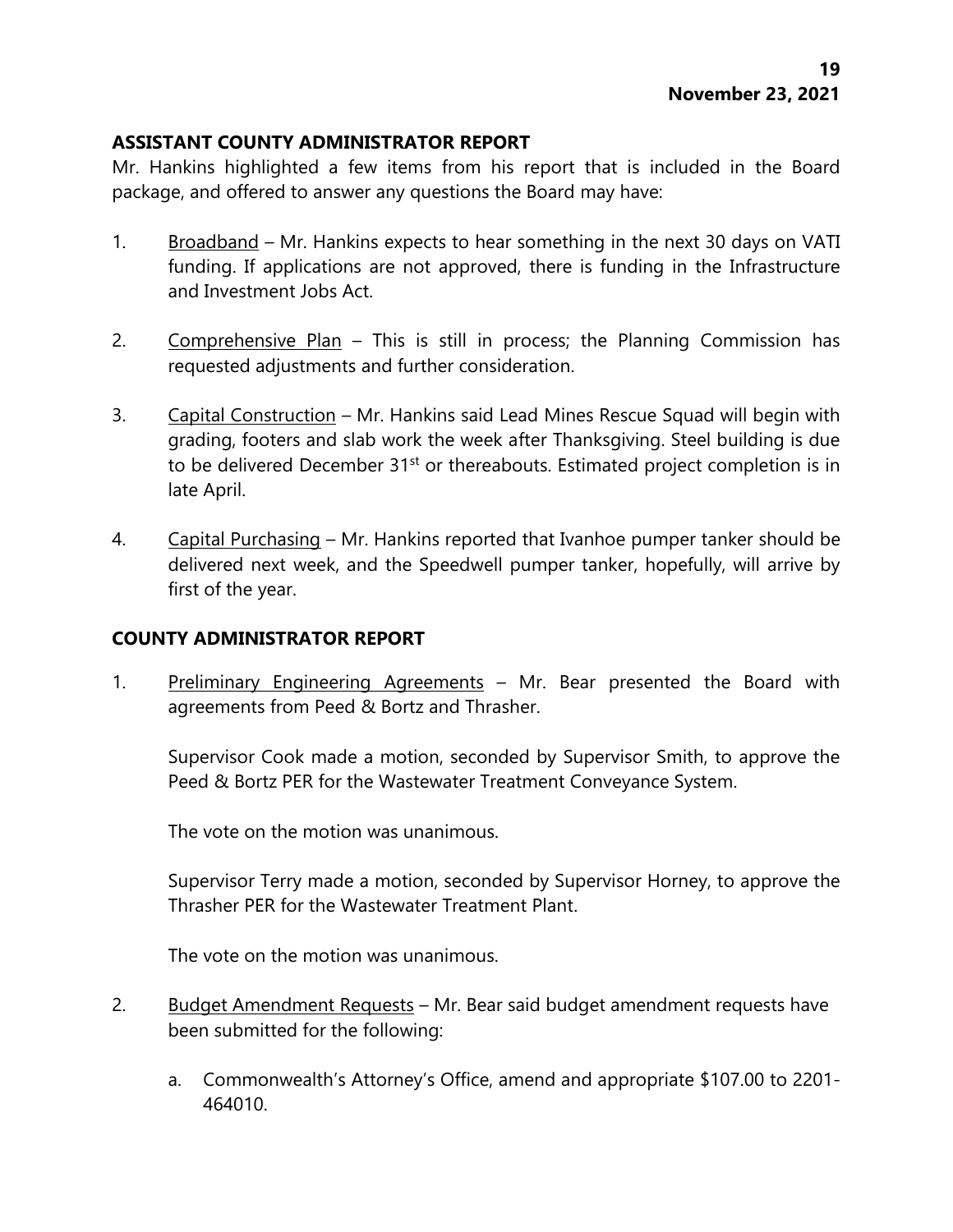Supervisor Terry made a motion, seconded by Supervisor Smith, to amend and appropriate \$107.00 to 2201-464010.

The vote on the motion was unanimous.

b. Speedwell Fire Department, amend and appropriate \$4,624.00 to 32025- 461200.

Supervisor Horney made a motion, seconded by Supervisor Cook, to amend and appropriate \$4,624.00 to 32025-461200.

The vote on the motion was unanimous.

c. Ext. Office FY20 4<sup>th</sup> Quarter Disbursement, amend and appropriate \$13,776.90 to 8305-430150.

Mr. Bear explained that VA Tech has contacted our Finance Department after they discovered they had not requested their drawdown from the 4<sup>th</sup> quarter of 2020. That money had been carried over to FY21. Mr. Bear confirmed that payment was never made to them and said they are requesting it now.

Chair Vaught asked how the Extension Office operates when this amount of money was never requested? Perhaps they didn't need local funding that badly.

Supervisor Horney made a motion, seconded by Vice Chair Lawson, to amend and appropriate \$13,776.90 to 8305-430150.

Mr. Bear explained that the Extension Office will routinely bill us quarterly for their actual expenditures. They recently discovered the oversight and submitted receipts to us requesting payment.

Supervisor Cook asked if this was money they actually spent in 2020.

Mr. Bear responded yes and apparently, they overlooked requesting our local share. They did request quarterly payments in 2021 but not for the 4<sup>th</sup> quarter of 2020.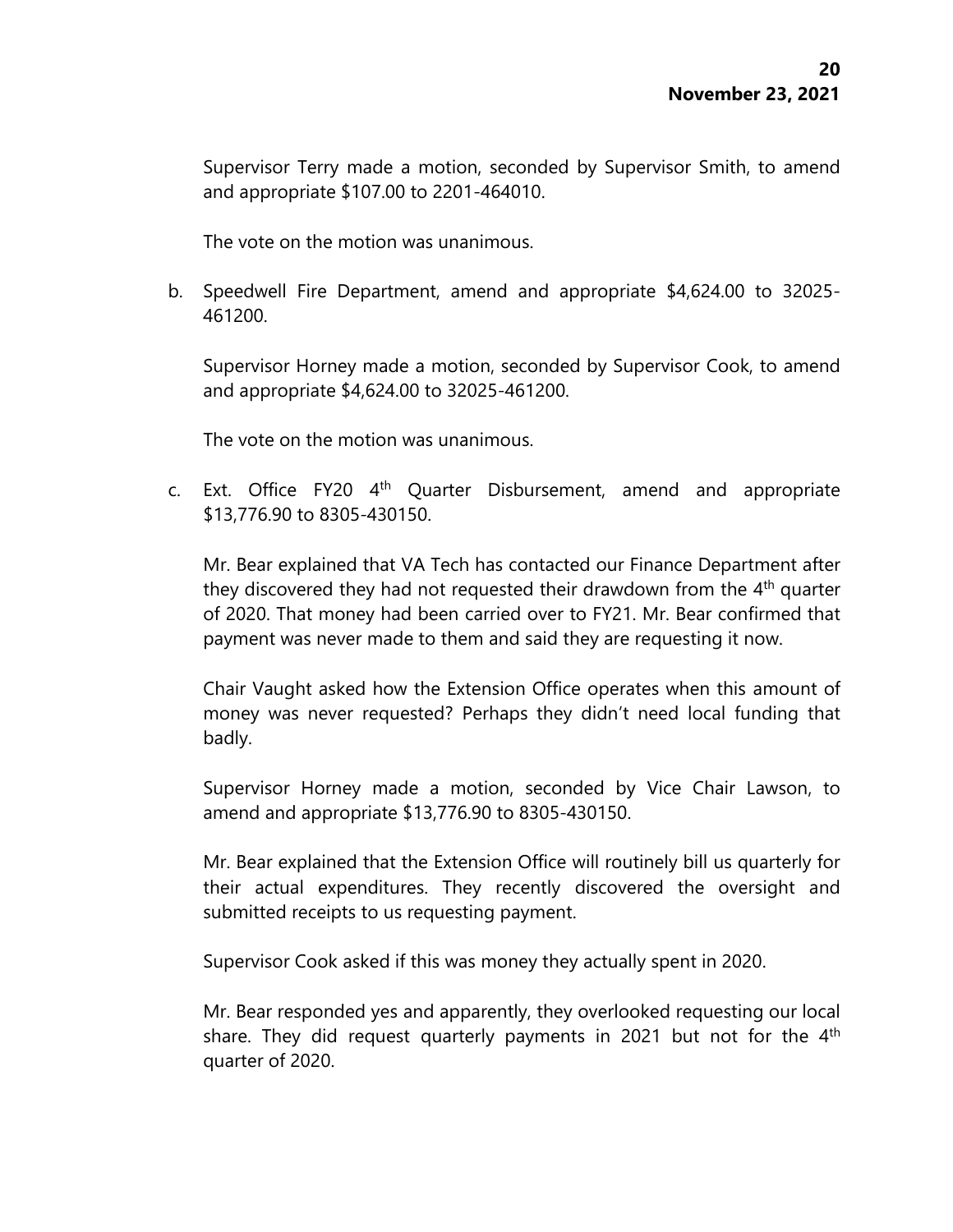The roll call vote was as follows:

| AYES: | Ryan M. Lawson<br>Coy L. McRoberts | B. G. "Gene" Horney, Jr.                 |
|-------|------------------------------------|------------------------------------------|
| NAYS: | Brian W. Vaught<br>Rolland R. Cook | James D. "Jamie" Smith<br>Stacy A. Terry |

The motion failed.

d. Sheriff's Office Calendar Proceeds, amend and appropriate \$3,750.00 to 3103-461260.

Supervisor Terry made a motion, seconded by Supervisor Smith, to amend and appropriate \$3,750.00 to 3103-461260.

The roll call vote was as follows:

| AYES:    | Rolland R. Cook<br>James D. "Jamie" Smith<br>Coy L. McRoberts | B. G. "Gene" Horney, Jr.<br>Stacy A. Terry |
|----------|---------------------------------------------------------------|--------------------------------------------|
| NAYS:    | <b>None</b>                                                   |                                            |
| ABSTAIN: | Brian W. Vaught                                               | Ryan M. Lawson                             |

## **COUNTY ATTORNEY REPORT – OPIOID RESOLUTIONS**

Mr. Farthing explained that the State of Virginia has worked with the attorneys who filed suit against the drug companies involved in the opioid crisis. There is an MOU of the settlement with all the localities in the State, and we have until January  $2<sup>nd</sup>$  to agree to sign on or reject the settlement. It should be noted that the pool of money shrinks with the localities that do not sign on. Our Counsel recommends agreeing to the settlement agreement and adopt these two resolutions. One resolution is to authorize County Administrator or County Attorney to execute necessary settlement documents; and the second resolution is to approve the MOU for settlement with the four drug companies. There are other drug companies not included in this settlement, two of which are currently in bankruptcy, so there is potential for more money later.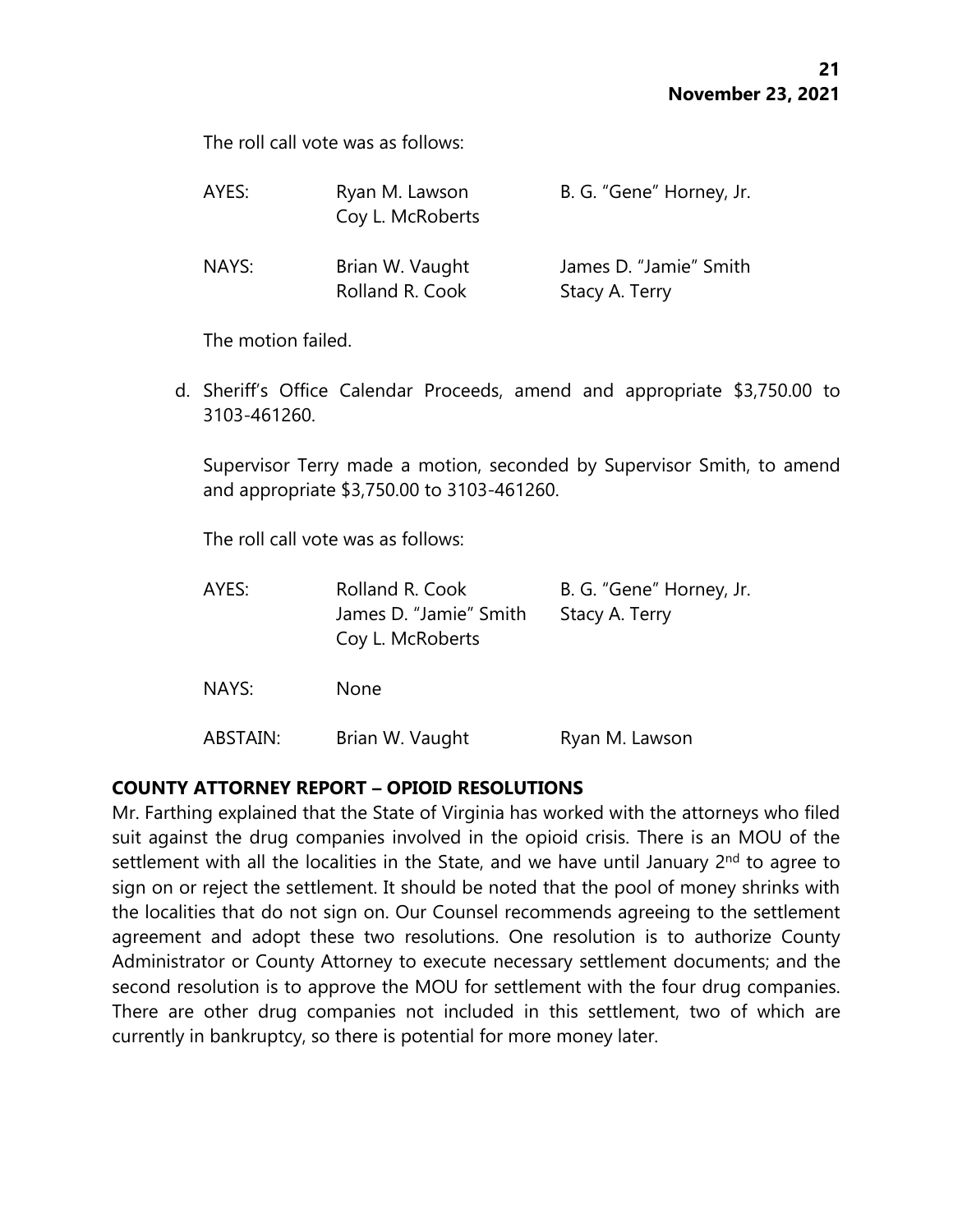Chair Vaught commented that he feels confident that Southwest Virginia is being represented fairly, especially in light of Senator Pillion's involvement.

Vice Chair Lawson made a motion, seconded by Supervisor Cook, to approve Resolution 2021-36 Approving Wythe County's Participation in the Proposed Settlement of Opioid-Related Claims Against McKesson, Cardinal Health, AmerisourceBergen, Janssen, and Their Related Corporate Entities, and Directing the County Attorney or Administrator to Execute the Documents Necessary to Effectuate the County's Participation in the Settlements.

The vote on the motion was unanimous.

Supervisor Smith made a motion, seconded by Supervisor Terry, to approve Resolution 2021-37 Approving Wythe County's Participation in the Virginia Opioid Abatement Fund and Settlement Allocation Memorandum of Understanding ("MOU") and Directing the County Attorney or Administrator to Execute the Documents Necessary to Effectuate the County's Participation in the MOU.

The vote on the motion was unanimous.

#### **WATER COMMITTEE REPORT**

1. Ft. Chiswell Transmission System Pump Station - Supervisor Horney made a motion, as recommended by the Water Committee, to amend and appropriate \$25,500 to 4401-460525 for repairs to the Fort Chiswell Transmission System pump station.

The roll call vote was as follows:

| AYES: | Brian W. Vaught        | Coy L. McRoberts         |
|-------|------------------------|--------------------------|
|       | Rolland R. Cook        | B. G. "Gene" Horney, Jr. |
|       | Ryan M. Lawson         | Stacy A. Terry           |
|       | James D. "Jamie" Smith |                          |

NAYS: None

2. Peed & Bortz PER - Route 52 Sewer Project – Supervisor Horney made a motion, as recommended by the Water Committee, allowing staff to update existing PER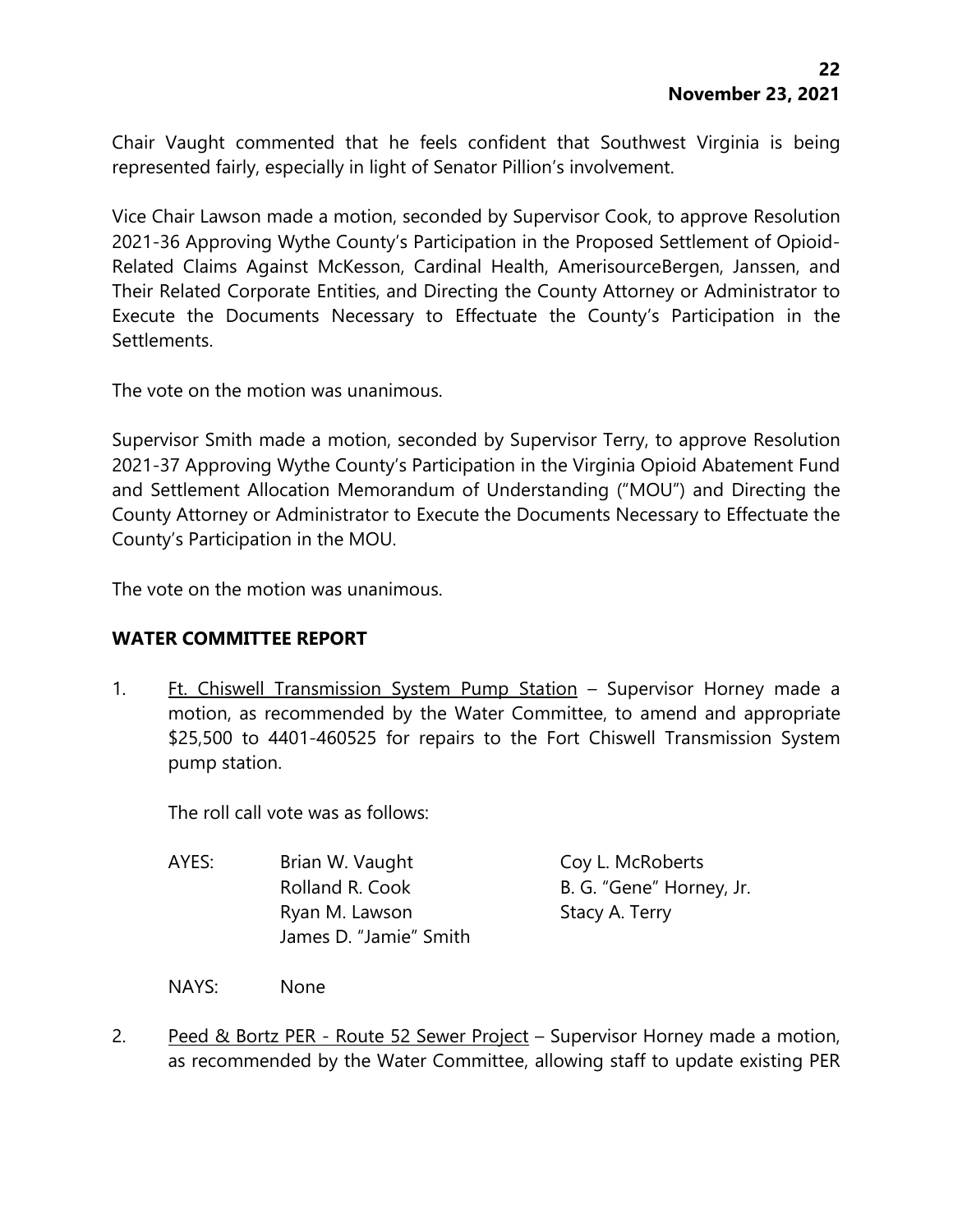with Peed & Bortz and to research funding options for the Route 52, Phase I Sewer Project. The Phase I project has an estimated cost of \$1.6MM.

Mr. Bear referenced the map on page 296 of the Board package that shows different phases of the project. Page 299 shows the details of Phase 1, and Page 301 shows the estimated annual debt service of approximately \$70k.

The roll call vote was as follows:

AYES: Brian W. Vaught Coy L. McRoberts Rolland R. Cook B. G. "Gene" Horney, Jr. Ryan M. Lawson Stacy A. Terry James D. "Jamie" Smith

NAYS: None

### **SUPERVISORS' REPORTS**

- 1. Logan Smith Memorial Scholarship Fund Supervisor Smith, along with his wife, extend their thanks and gratitude to the Sheriff's Department for support of this scholarship fund that will aid students at the Fort Chiswell High School.
- 2. Dry Hydrant on Rockdale Road Vice Chair Lawson mentioned that, with the help of Messrs. McCabe and Hankins, work continues on the dry hydrant for resident on Rockdale Road, as they try to identify an appropriate site.
- 3. Barren Springs Land Supervisor McRoberts asked if any progress has been made locating land in Barren Springs? Both Messrs. Bear and Hankins have not yet been able to uncover any potential properties but continue to look.
- 4. Happy Thanksgiving Supervisor Terry extended his best wishes to all for a happy, safe and blessed Thanksgiving.
- 5. Blue Star Groundbreaking Ceremony Chair Vaught also wishes everyone a Happy Thanksgiving, and thanked all who attended the Blue Star Groundbreaking Ceremony yesterday. He extended special thanks to JIDA (David Manley, John Matthews and Jessica DeHart) for orchestrating a fine event.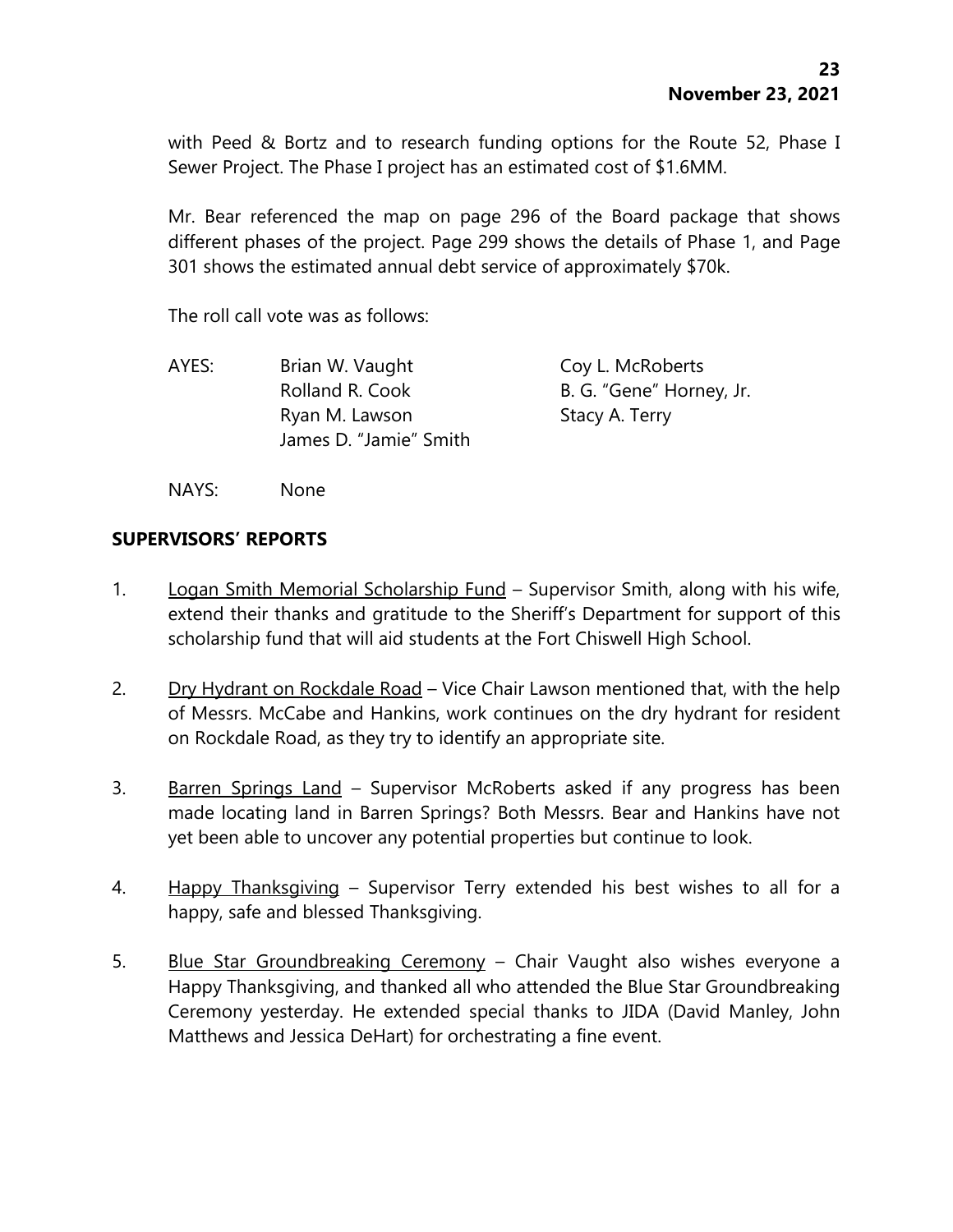6. VACo Conference – Chair Vaught said he attended the conference and while not as good as previous years, some good contacts were made.

## **CLOSED MEETING**

Supervisor Terry made a motion, seconded by Vice Chair Lawson, to enter into Closed Meeting under Code of Virginia Section 2.2-3711-A.1, Discussion of Personnel Matters.

The vote on the motion was unanimous.

Supervisor Terry made a motion, seconded by Supervisor Smith, to return to open meeting.

The vote on the motion was unanimous.

Upon returning to open meeting, Supervisor McRoberts made a motion, seconded by Vice Chair Lawson, to adopt the following Resolution certifying the business conducted in closed meeting as follows:

# **RESOLUTION CERTIFICATION OF CLOSED MEETING**

**WHEREAS,** the Wythe County Board of Supervisors has convened a closed meeting on this date pursuant to an affirmative recorded vote and in accordance with the provisions of the Virginia Freedom of Information Act; and,

**WHEREAS,** Section 2.2-3712 of the Code of Virginia requires a certification by the Wythe County Board of Supervisors that such meeting was conducted in conformity with Virginia law; and,

**NOW, THEREFORE, BE IT RESOLVED** that the Wythe County Board of Supervisors hereby certifies that, to the best of each member's knowledge, (i) only public business matters lawfully exempted from open meeting requirements by Virginia law were discussed in the closed meeting to which this certification resolution applies, and (ii) only such public business matters as were identified in the motion convening the closed meeting were heard, discussed, or considered by the Wythe County Board of Supervisors.

The roll call vote on the motion was as follows: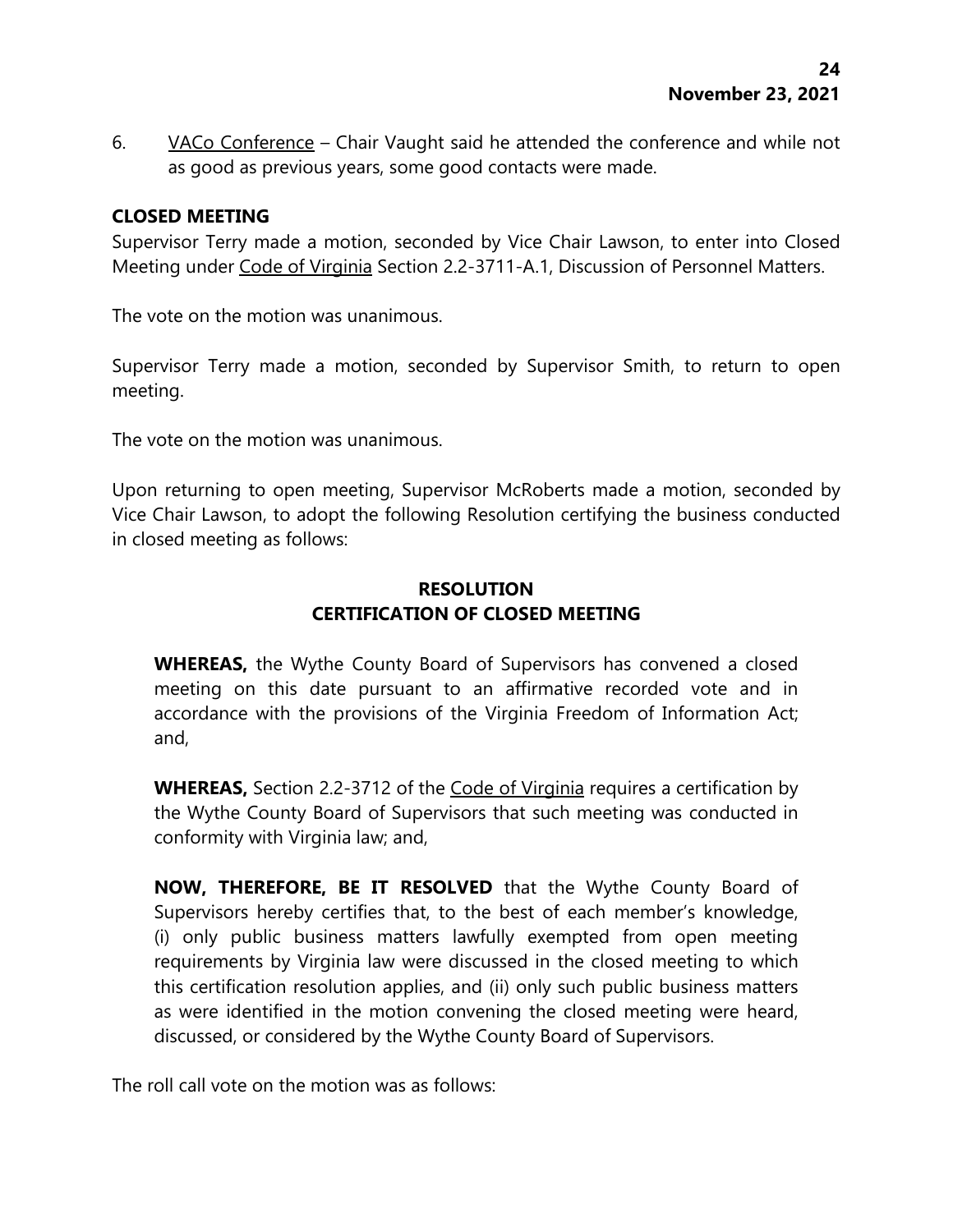AYES: Brian W. Vaught Coy L. McRoberts Rolland R. Cook B. G. "Gene" Horney, Jr. Ryan M. Lawson Stacy A. Terry James D. "Jamie" Smith

NAYS: None

# **APEX AUTHORITY JOINT MEETING**

The Chair said it appears that the idea of a joint meeting between our two groups seems to be disjointed. He asked if a joint meeting can be confirmed in December or should we wait until after the APEX Authority can produce financial reports?

Mr. Bear said they could meet/review financials in December then meet later on to discuss capital improvements. APEX has not yet drawn down their second quarter allotment. Third quarter appropriations will be done on December 28<sup>th</sup>.

The majority of the Board would like to review the financials before voting on the third quarter appropriation for the APEX.

Mr. Bear advised the APEX Authority that they need to be submitting admissions tax on a monthly basis. In addition, he stressed to them that any capital improvements requested, that they also show the return on investment as support for the request.

Supervisor Cook said that he requested financials from the APEX Office Manager on November 4th and has not received anything.

It was agreed that the joint meeting take place after the Board receives the financials.

## **JOINT GOVERNING BODIES MEETING NOVEMBER 29, 2021**

Mr. Bear announced that there is a Joint Governing Bodies meeting on Monday, November 29<sup>th</sup> at 7:00 p.m. at the Wytheville Meeting Center, and that Josh Lewis will be reporting on the Virginia Industrial Advancement Alliance, as well as a representative from the Hard Rock Hotel & Casino. Mr. Bear would like Mr. Hankins to give an update on Broadband at the meeting, and asked if anyone else has an interest in presenting.

## **JOINT MEETING WITH THE SCHOOL BOARD NOVEMBER 30, 2021**

Mr. Bear confirmed the joint meeting with the School Board will be here on Tuesday, November 30<sup>th</sup> at 6:00 p.m.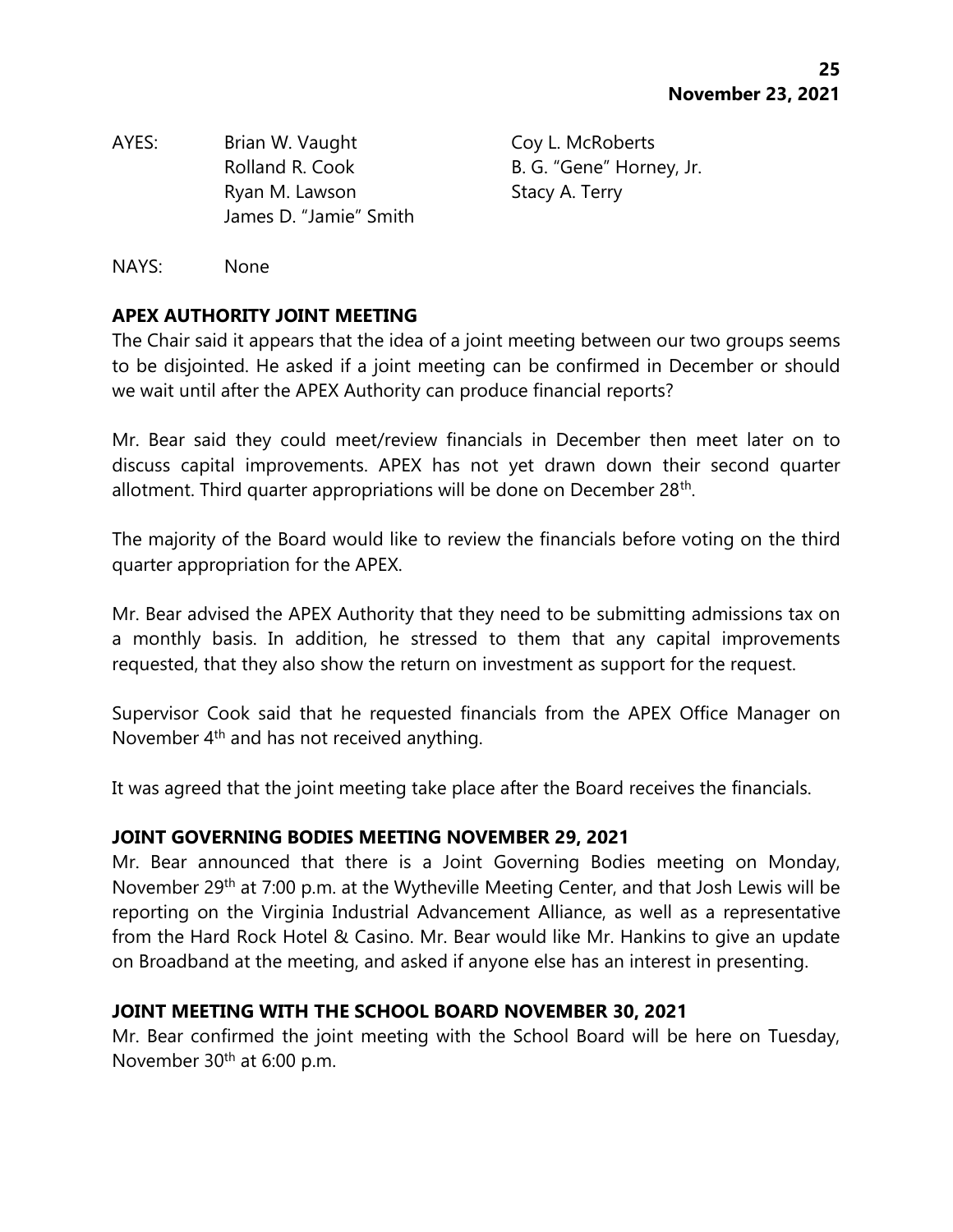### **RECESS**

Supervisor Smith made a motion, seconded by Supervisor Terry, to recess until Tuesday, November 30, 2021 at 6:00 p.m. for a Joint Meeting with the Wythe County School Board.

The vote on the motion was unanimous.

### **RECONVENE**

The Board reconvened on Tuesday, November 30, 2021 at 6:00 p.m.

#### **MEMBERS PRESENT:**

Brian W. Vaught, Chair Coy L. McRoberts Ryan M. Lawson, Vice Chair **James D. "Jamie"** Smith Rolland R. Cook Stacy A. Terry B. G. "Gene" Horney, Jr.

### **STAFF PRESENT:**

Stephen D. Bear, County Administrator Martha Collins, Administrative Assistant/Clerk Matthew C. Hankins, Assistant County Administrator Regina Williams, Finance Director

## **SCHOOL BOARD PRESENT:**

Peggy A. Wagy, Chair **Don L. Goode** Ann H. Manley, Vice Chair **Lee H. Johnson** Tonya M. Freeman Stephen R. Sage Chalmer L. Frye

## **SCHOOL BOARD STAFF PRESENT:**

Nicki Blankenship Catrina Hall Brad Haga G. Wesley Poole

# **OTHERS PRESENT:**

Lucas Arnold Linda Meyer Jim & Dee Ennis Julia Tomiak Steve King

Alan Freeman And 5 other citizens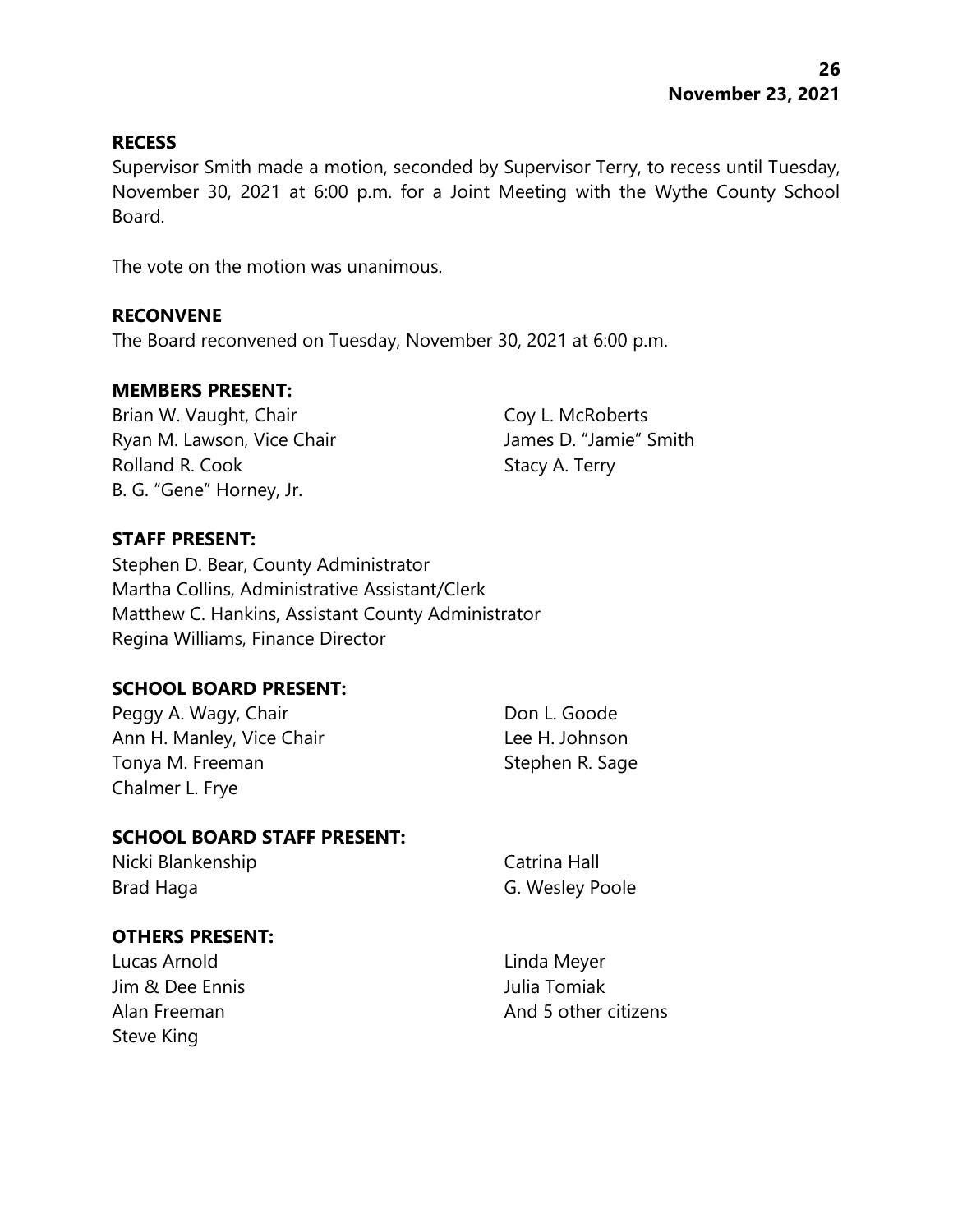## **CALL TO ORDER**

Both Chair Vaught and Chair Wagy determined that a quorum was present from each of their Boards and called the meeting to order at 6:00 p.m.

### **FY23 BUDGET DISCUSSIONS**

Dr. Wesley Poole, Interim Superintendent, provided the Board of Supervisors with information relating to next year's budget as well as the Scott Memorial Middle School building project.

Dr. Poole briefly commented on the reduced VRS rates that will result in an approximate savings of \$250,000-300,000. He also discussed the local composite index rates. Dr. Poole anticipates an update from the Governor's Office soon with respect to funding from the new administration.

Dr. Poole shared the School Board's FY23 budget request process as well as detailed budget information (current and historical) for each of the schools in the district. Included in Dr. Poole's presentation was a summary of the Wythe County Public Schools FY22 Budget Book.

## **SCOTT MEMORIAL MIDDLE SCHOOL BUILDING PROJECT**

Dr. Poole discussed plans for the building project with the Board of Supervisors, as well as potential funding sources (ESSER). He also presented a debt service analysis, and mentioned that Spiller is next (after Scott) for capital improvements.

Mr. Bear commented on financing/budgeting for the building project, and said that the School Board has a well, laid-out plan. He and Dr. Poole will research/consider various financing options but prefer to do it sooner, rather than later, given the current interest rates.

Supervisor Cook made a motion, seconded by Vice Chair Lawson, for the School Board to proceed with plans for the Scott Memorial Middle School building project.

The roll call vote on the motion was as follows:

AYES: Brian W. Vaught Coy L. McRoberts Rolland R. Cook B. G. "Gene" Horney, Jr. Ryan M. Lawson Stacy A. Terry James D. "Jamie" Smith